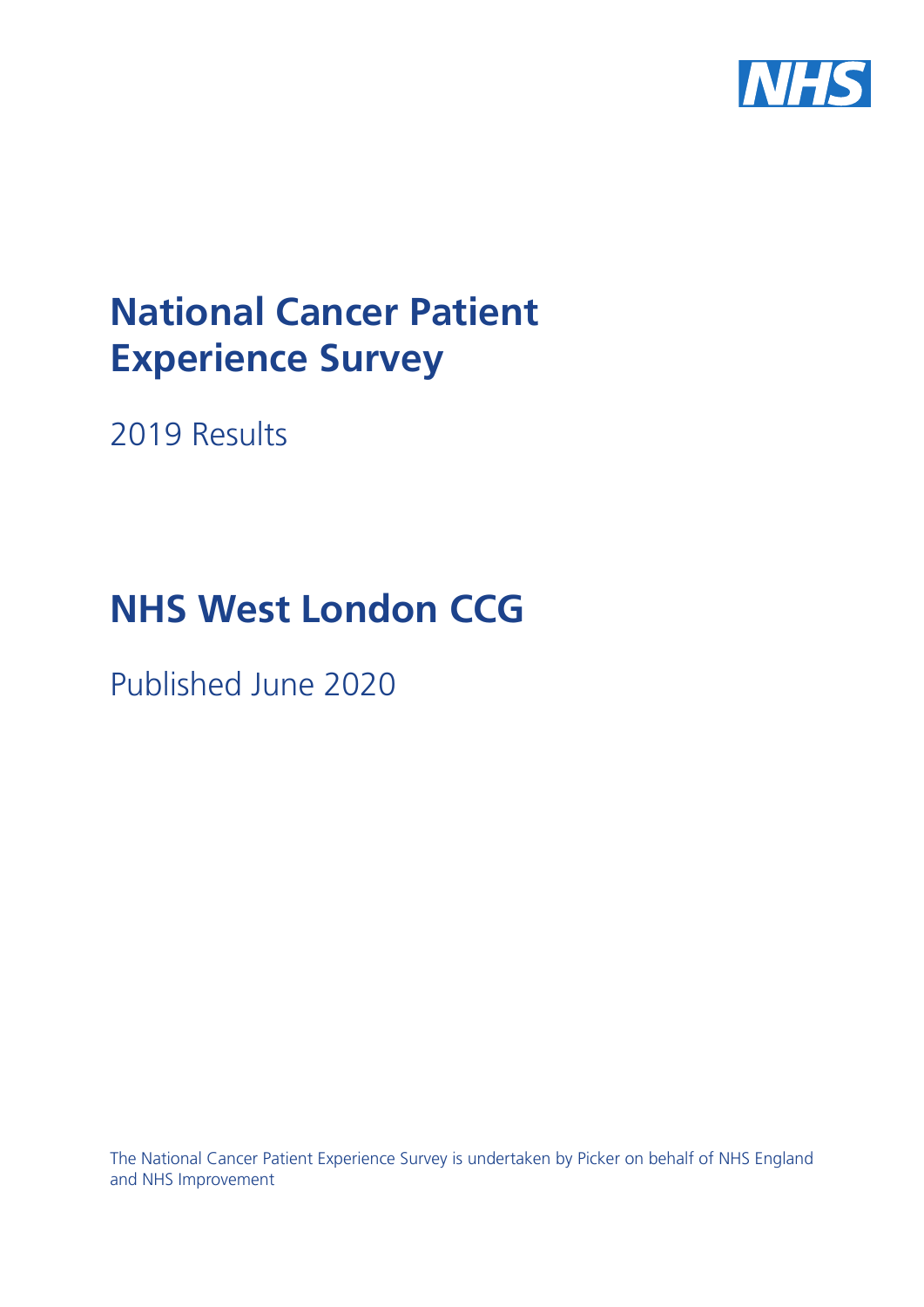# **Executive Summary** Case Mix Adjusted scores

#### **Cancer Dashboard Questions**

The following seven questions are included in phase 1 of the Cancer Dashboard developed by Public Health England and NHS England:

Q61. Patient's average rating of care scored from very poor to very good

| $\overline{0}$ | $\overline{2}$   | 3                                                             | $\overline{4}$ | 5 | 6 | $\overline{7}$ | 8   | 9 | 10                                                                                            |  |
|----------------|------------------|---------------------------------------------------------------|----------------|---|---|----------------|-----|---|-----------------------------------------------------------------------------------------------|--|
|                |                  |                                                               |                |   |   |                | 8.8 |   |                                                                                               |  |
|                |                  |                                                               |                |   |   |                |     |   | Q18. Patient definitely involved as much as they wanted in decisions about care and treatment |  |
|                |                  |                                                               |                |   |   |                |     |   | Q19. Patient given the name of a CNS who would support them through their treatment           |  |
|                |                  | Q20. Patient found it very or quite easy to contact their CNS |                |   |   |                |     |   |                                                                                               |  |
|                |                  |                                                               |                |   |   |                |     |   | Q39. Patient always felt they were treated with respect and dignity while in hospital         |  |
|                | leaving hospital |                                                               |                |   |   |                |     |   | Q41. Hospital staff told patient who to contact if worried about condition or treatment after |  |
| 65%            | treatment        |                                                               |                |   |   |                |     |   | Q55. General practice staff definitely did everything they could to support patient during    |  |
|                |                  |                                                               |                |   |   |                |     |   |                                                                                               |  |

### **Questions Outside Expected Range**

|                                                                                                           |            | Case Mix Adjusted Scores   |                            |                   |
|-----------------------------------------------------------------------------------------------------------|------------|----------------------------|----------------------------|-------------------|
|                                                                                                           | 2019 Score | Lower<br>Expected<br>Range | Upper<br>Expected<br>Range | National<br>Score |
| Q10. Patient told they could bring a family member or friend when first told they had cancer              | 67%        | 69%                        | 85%                        | 77%               |
| Q20. Patient found it very or quite easy to contact their CNS                                             | 75%        | 78%                        | 92%                        | 85%               |
| Q35. All hospital staff asked patient what name they prefer to be called by                               | 56%        | 59%                        | 83%                        | 71%               |
| Q40. Patient given clear written information about what should or should not do after<br>leaving hospital | 75%        | 78%                        | 94%                        | 86%               |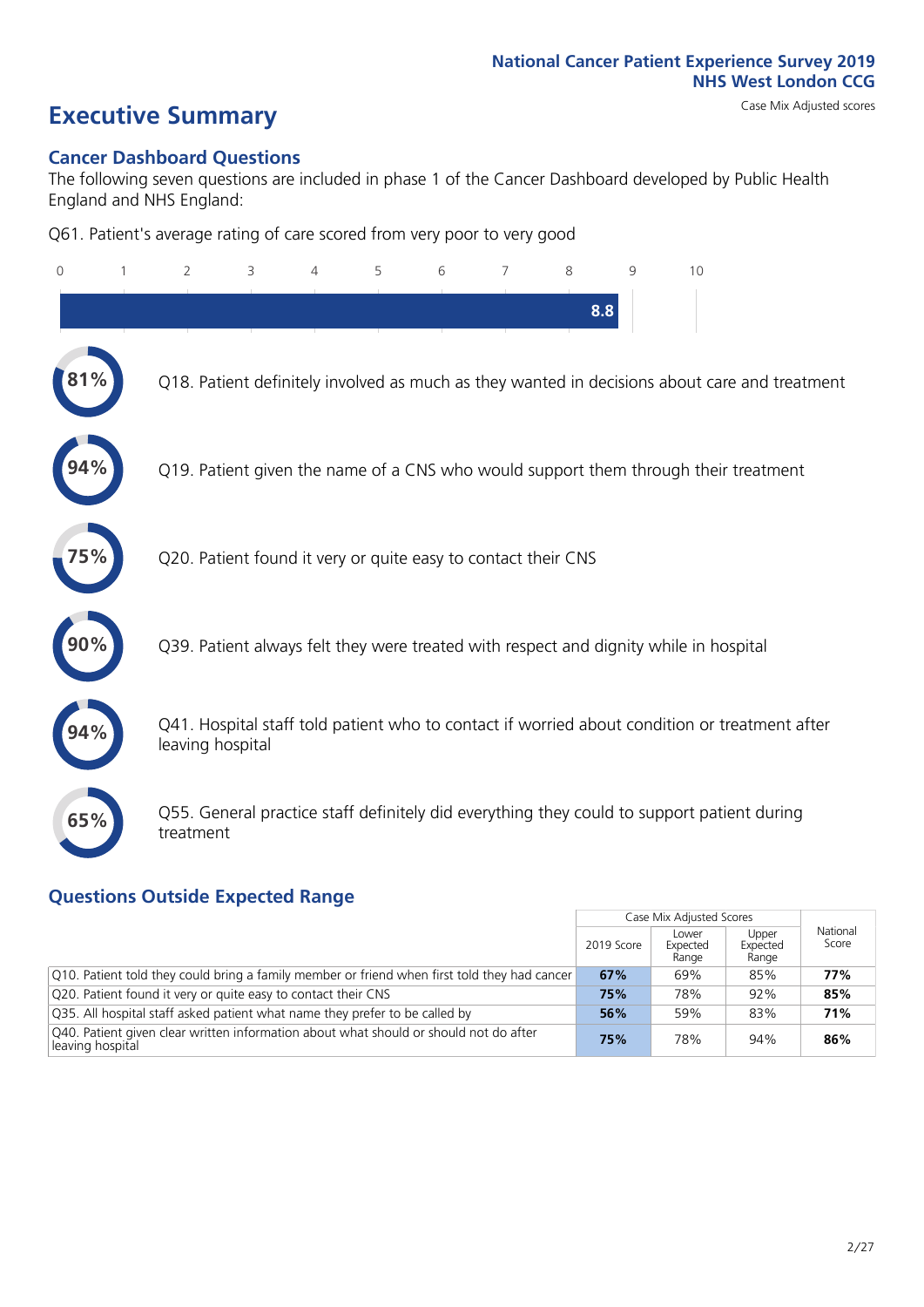## **Introduction**

The National Cancer Patient Experience Survey 2019 is the ninth iteration of the survey first undertaken in 2010. It has been designed to monitor national progress on cancer care; to provide information to drive local quality improvements; to assist commissioners and providers of cancer care; and to inform the work of the various charities and stakeholder groups supporting cancer patients.

The survey was overseen by a national Cancer Patient Experience Advisory Group. This Advisory Group set the principles and objectives of the survey programme and guided questionnaire development. The survey was commissioned and managed by NHS England. The survey provider, Picker, is responsible for designing, running and analysing the survey.

The 2019 survey involved 143 NHS Trusts. Out of 111,366 people, 67,858 people responded to the survey, yielding a response rate of 61%.

# **Methodology**

#### **Eligibility, fieldwork and survey methods**

The sample for the survey included all adult (aged 16 and over) NHS patients, with a confirmed primary diagnosis of cancer, discharged from an NHS Trust after an inpatient episode or day case attendance for cancer related treatment in the months of April, May and June 2019. The fieldwork for the survey was undertaken between December 2019 and March 2020.

As in the previous four years, the survey used a mixed mode methodology. Questionnaires were sent by post, with two reminders where necessary, but also included an option to complete the questionnaire online. A Freephone helpline and email was available for respondents to opt out, ask questions about the survey, enable them to complete their questionnaire over the phone and provide access to a translation and interpreting facility for those whose first language was not English.

#### **Case-mix adjustment**

Both unadjusted and adjusted scores are presented in this report. Case-mix adjusted scores allows us to account for the impact that differing patient populations might have on results. By using the case-mix adjusted estimates we can obtain a greater understanding of how a CCG is performing given their patient population. The factors taken into account in this case-mix adjustment are gender, age, ethnic group, deprivation, and tumour group.

#### **Scoring methodology**

Fifty-two questions from the questionnaire are scored as these questions relate directly to patient experience. For all but one question (Q61), scores are presented as the percentage of positive responses out of all scored responses. For Q61, respondents rate their overall care on a scale of 0 to 10, of which the average was calculated for this question's presented score. The percentages in this report have been rounded to the nearest percentage point. Therefore, in some cases the figures do not appear to add up to 100%.

#### **Statistical significance**

In the reporting of 2019 results, appropriate statistical tests have been undertaken to identify unadjusted scores for which the change over time is 'statistically significant'. Thirty-seven scored questions in 2019 have been compared with those of 2018 and a statistically significant change between the two years has been reported where identified.

For the scored questions that are comparable beyond 2018, statistically significant change over the five years has also been reported where identified. A statistically significant difference means that the change in the result is very unlikely to have occurred by sampling variation.

#### **Suppression**

#### **Question-level suppression**

For scores where the base size per question is  $<$ 21, the score will be suppressed and replaced with an asterisk (\*). The base size will include neutral response options.

#### **Double suppression**

If any group within a particular sub-group breakdown (such as the tumour group breakdown) has <21 responses, then the figure for this particular group is suppressed and replaced with an asterisk (\*). If there is only one group within the sub-group breakdown that has <21 respondents, and is therefore suppressed, the group with the next lowest number of respondents is also supressed and replaced with an asterisk (\*) (regardless if it is greater than or less than 21).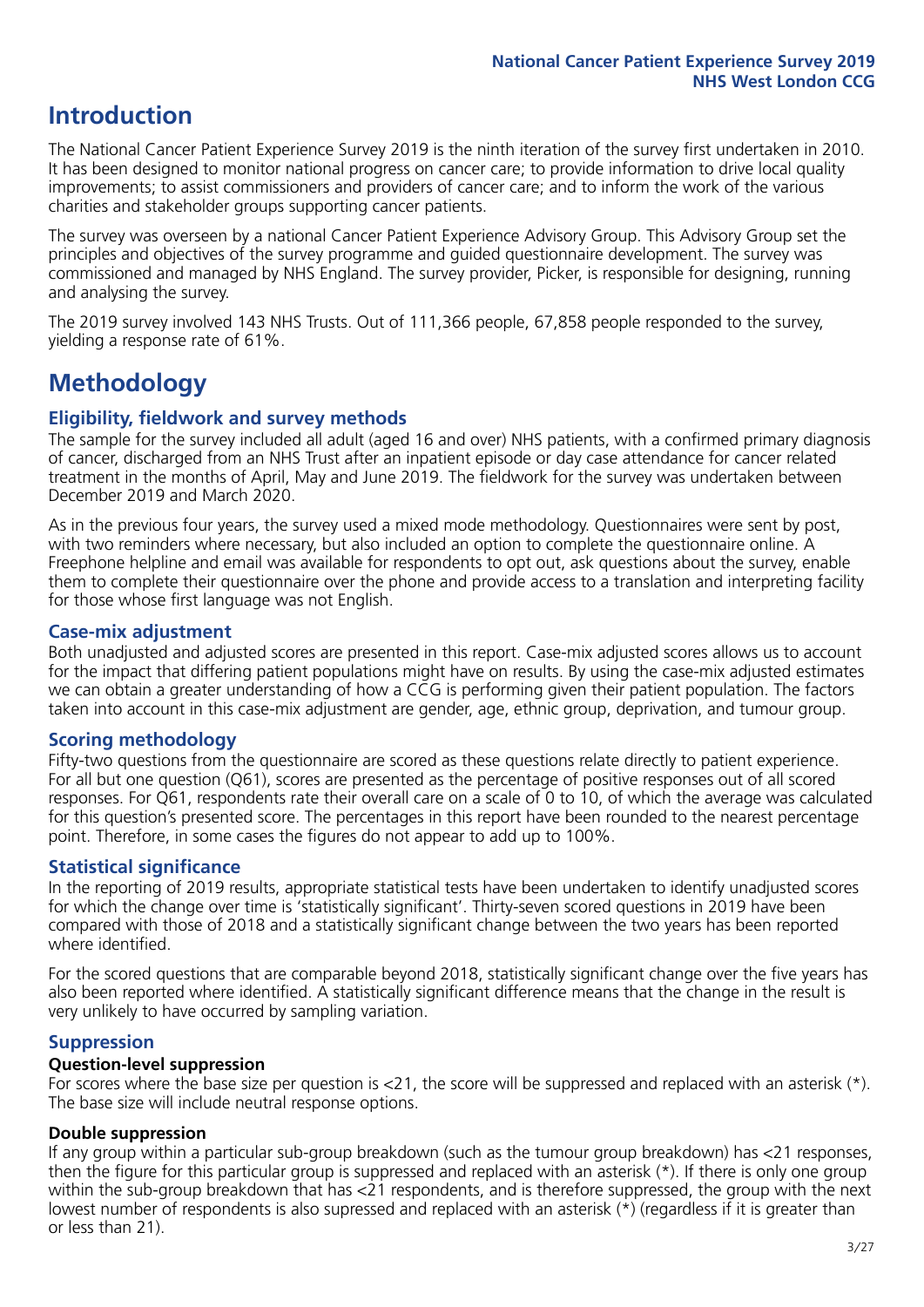# **Understanding the results**

This report shows how this CCG scored for each question in the survey, compared with national results and previous year's results. It is aimed at helping individual CCGs to understand their performance and identify areas for local improvement. Below is a description of the type of results presented within this report and how to understand them.

#### **Expected range charts**

The expected range charts in this report show a bar with the lowest and highest score received for each question nationally. Within this bar, an expected range is given (in grey) and a black diamond represents the actual score for this CCG.

CCGs whose score is above the upper limit of the expected range (in the dark blue) are positive outliers, with a score statistically significantly higher than the national mean. This indicates that the CCG performs better than what CCGs of the same size and demographics are expected to perform. The opposite is true if the score is below the lower limit of the expected range (in the light blue); these are negative outliers. For scores within the expected range (in the grey), the score is what we would expect given the CCG's size and demographics.

#### **Comparability tables**

The comparability tables show the 2018 and 2019 unadjusted scores for this CCG for each scored question. If there is a significant change from 2018 and 2019 or overall from 2015 to 2019, an arrow will be presented for the direction of change. The adjusted 2019 score will also be presented for each scored question along with the lower and upper expected range and national score. Scores above the upper limit of the expected range will be highlighted dark blue, scores below the lower limit of the expected range will be highlighted light blue, and scores within the lower and upper limit of the expected ranges will be highlighted grey.

#### **Tumour type tables**

The tumour type tables show the unadjusted scores for each scored question for each of the 13 tumour groups. The national score for that tumour group is also shown. Unadjusted scores for the same tumour type across different CCGs may not be comparable, as they do not account for the impact that differing patient populations might have on results. Central nervous system is abbreviated as 'CNS' and lower gastrointestinal tract is abbreviated as 'LGT' throughout this report.

#### **Year on year charts**

The year on year charts show five columns representing the unadjusted scores of the last five years (2015, 2016, 2017, 2018 and 2019) for each scored question.

#### **Notes on specific questions**

Following the development phase of the 2019 survey, several changes were made to the questionnaire. Six scored questions were amended (Q5, Q18, Q30, Q35, Q56 and Q60) and one non-scored question (Q29) was amended that impacted the comparability of questions Q30 to Q41. Of all questions changed or impacted by change, only Q60 is presented with historical comparisons; though the results should be interpreted with caution.

#### **Unadjusted data and case-mix adjusted data**

Unadjusted data should be used to see the actual responses from patients relating to the CCG. Case-mix adjusted data, together with expected ranges, should be used to understand whether the results are significantly higher or lower than national results taking account of the patient mix.

### **Further information**

This research was carried out in accordance with the international standard for organisations conducting social research (accreditation to ISO20252:2012; certificate number GB08/74322). The 2019 survey data has been produced and published in line with the Code of Practice for Official Statistics.

For more information on the methodology, please see the Technical Document. It can be viewed along with the 2019 questionnaire and survey quidance on the website at [www.ncpes.co.uk](https://www.ncpes.co.uk/supporting-documents). For all other outputs at National, Trust, CCG and Cancer Alliance level, please see the PDF reports, Excel tables and dashboards at [www.ncpes.co.uk.](https://www.ncpes.co.uk/current-results)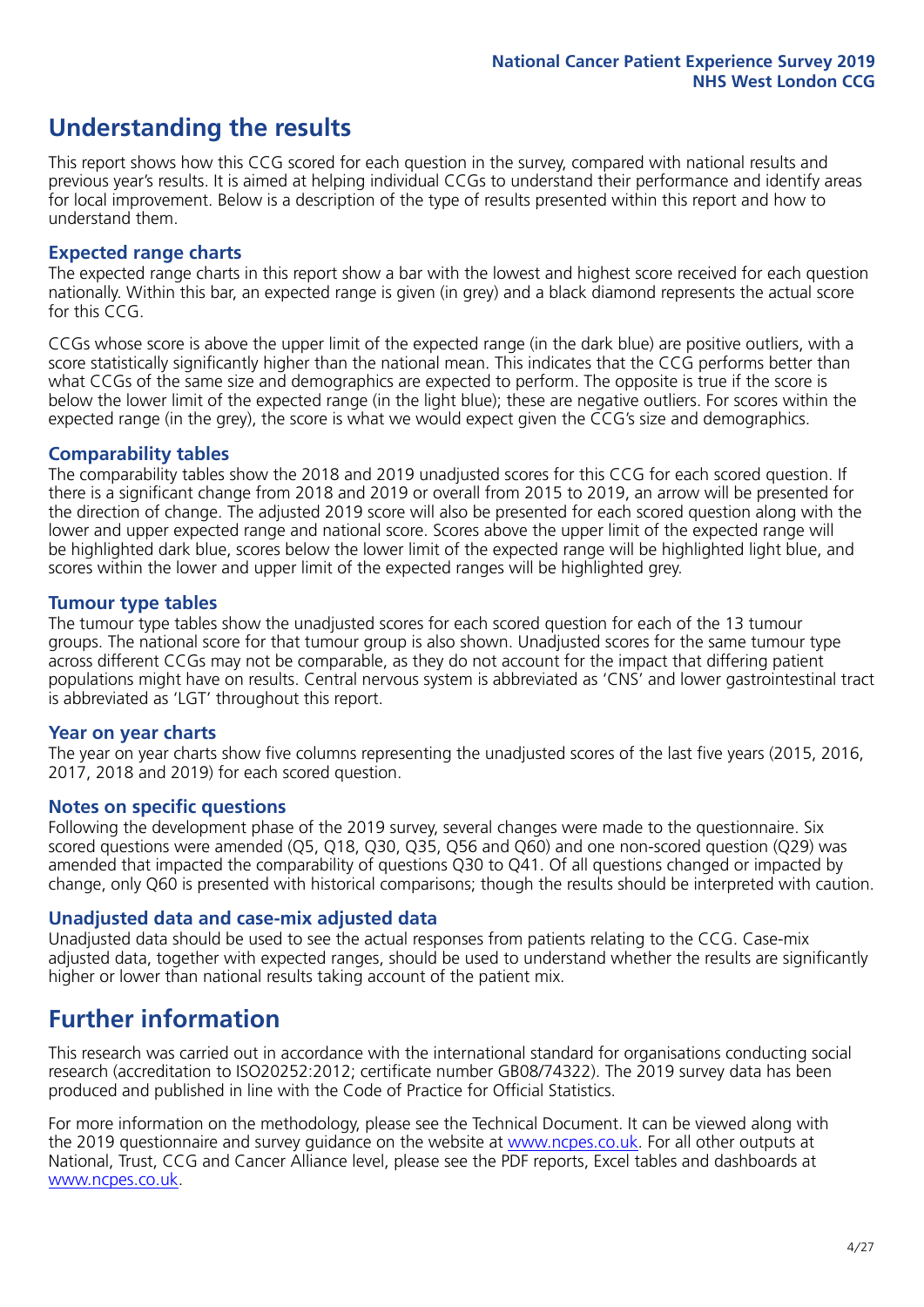### **Response Rate**

#### **Overall Response Rate**

142 patients responded out of a total of 353 patients, resulting in a response rate of 40%.

|          | Sample Size | Adjusted<br>Sample | Completed | Response Rate |
|----------|-------------|--------------------|-----------|---------------|
| CCG      | 380         | 353                | 142       | 40%           |
| National | 119,855     | 111.366            | 67,858    | 61%           |

#### **Respondents by Survey Type**

|                            | Number of<br>Respondents |
|----------------------------|--------------------------|
| Online                     | 11                       |
| Paper                      | 131                      |
| Phone                      |                          |
| <b>Translation Service</b> |                          |

#### **Respondents by Tumour Group**

|                      | Number of<br>Respondents |
|----------------------|--------------------------|
| Brain / CNS          | 2                        |
| <b>Breast</b>        | 28                       |
| Colorectal / LGT     | 11                       |
| Gynaecological       | 8                        |
| Haematological       | 17                       |
| <b>Head and Neck</b> | 5                        |
| Lung                 | 14                       |
| Prostate             | 10                       |
| Sarcoma              | 1                        |
| Skin                 | 7                        |
| Upper Gastro         | 7                        |
| Urological           | 11                       |
| Other                | 21                       |

#### **Respondents by Age and Gender**

Respondents year of birth has been used to determine age. This information has been amalgamated into 8 age bands. The age and gender distribution for the CCG was as follows:

|        | Age 16-24 | Age 25-34 | Age 35-44 | Age 45-54 | Age 55-64 | Age 65-74 | Age 75-84 | Age 85+ | Total     |
|--------|-----------|-----------|-----------|-----------|-----------|-----------|-----------|---------|-----------|
| Male   |           |           |           |           |           | 23        | 10        |         | ь.<br>، ب |
| Female |           |           |           | 13        | 16        | 28        | 18        |         | 85        |
| Total  |           |           | 4         | 16        | 27        | 51        | 28        | 13      | 142       |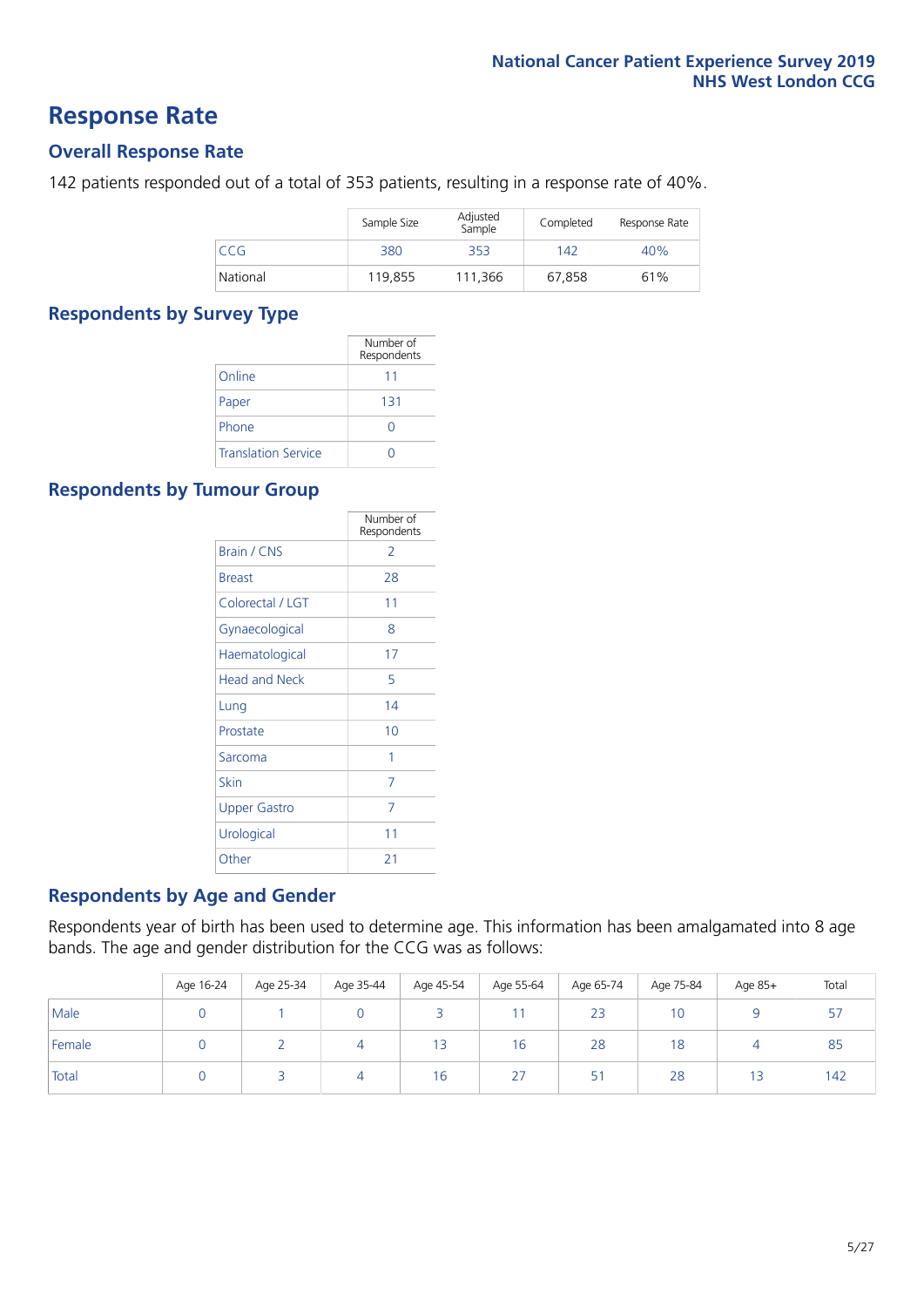# **Expected Range Charts**

| Lower Expected Range<br>Average                                                                         |       |     |         |     | Upper Expected Range |          |     |     | Case Mix Adjusted Score |          |
|---------------------------------------------------------------------------------------------------------|-------|-----|---------|-----|----------------------|----------|-----|-----|-------------------------|----------|
| <b>SEEING YOUR GP</b>                                                                                   | 0%    | 10% | 20%     |     | 30% 40%              | 50%      | 60% | 70% | 80%                     | 90% 100% |
| Q1. Saw GP once or twice before being told they needed to go to<br>hospital                             |       |     |         |     |                      |          |     |     | 83%<br>81%              |          |
| Q2. Patient thought they were seen as soon as necessary                                                 |       |     |         |     |                      |          |     |     |                         |          |
| <b>DIAGNOSTIC TESTS</b>                                                                                 | 0%    | 10% | 20%     | 30% | 40%                  | 50%      | 60% | 70% | 80%                     | 90% 100% |
| Q5. Received all the information needed about the test                                                  |       |     |         |     |                      |          |     |     |                         | 96%      |
| Q6. The length of time waiting for the test to be done was about<br>right                               |       |     |         |     |                      |          |     |     | 89%<br>79%              |          |
| Q7. Test results explained in completely understandable way                                             |       |     |         |     |                      |          |     |     |                         |          |
| <b>FINDING OUT WHAT WAS WRONG WITH YOU</b>                                                              | $0\%$ | 10% | 20%     | 30% | 40%                  | 50%      | 60% | 70% | 80%                     | 90% 100% |
| Q10. Patient told they could bring a family member or friend when<br>first told they had cancer         |       |     |         |     |                      |          |     | 67% |                         |          |
| Q11. Patient felt they were told sensitively that they had cancer                                       |       |     |         |     |                      |          |     |     | 88%                     |          |
| Q12. Patient completely understood the explanation of what was<br>wrong                                 |       |     |         |     |                      |          |     |     | 79%                     |          |
| Q13. Patient given easy to understand written information about<br>the type of cancer they had          |       |     |         |     |                      |          |     |     | 77%                     |          |
| <b>DECIDING THE BEST TREATMENT FOR YOU</b>                                                              | 0%    | 10% | 20%     | 30% | 40%                  | 50%      | 60% | 70% | 80%                     | 90% 100% |
| Q14. Patient felt that treatment options were completely explained                                      |       |     |         |     |                      |          |     |     | 84%                     |          |
| Q15. Patient felt possible side effects were definitely explained in<br>an understandable way           |       |     |         |     |                      |          |     | 70% |                         |          |
| Q16. Patient definitely given practical advice and support in dealing<br>with side effects of treatment |       |     |         |     |                      |          | 63% |     |                         |          |
| Q17. Patient definitely told about side effects that could affect<br>them in the future                 |       |     |         |     |                      | 54%<br>♦ |     |     |                         |          |
| Q18. Patient definitely involved as much as they wanted in<br>decisions about care and treatment        |       |     |         |     |                      |          |     |     | 81%                     |          |
| <b>CLINICAL NURSE SPECIALIST (CNS)</b>                                                                  | 0%    |     | 10% 20% | 30% | 40%                  | 50%      | 60% | 70% | 80%                     | 90% 100% |
| Q19. Patient given the name of a CNS who would support them<br>through their treatment                  |       |     |         |     |                      |          |     |     |                         | 94%      |
| Q20. Patient found it very or quite easy to contact their CNS                                           |       |     |         |     |                      |          |     | 75% |                         |          |
| Q21. Patient got understandable answers to important questions<br>all or most of the time               |       |     |         |     |                      |          |     |     | 84%                     |          |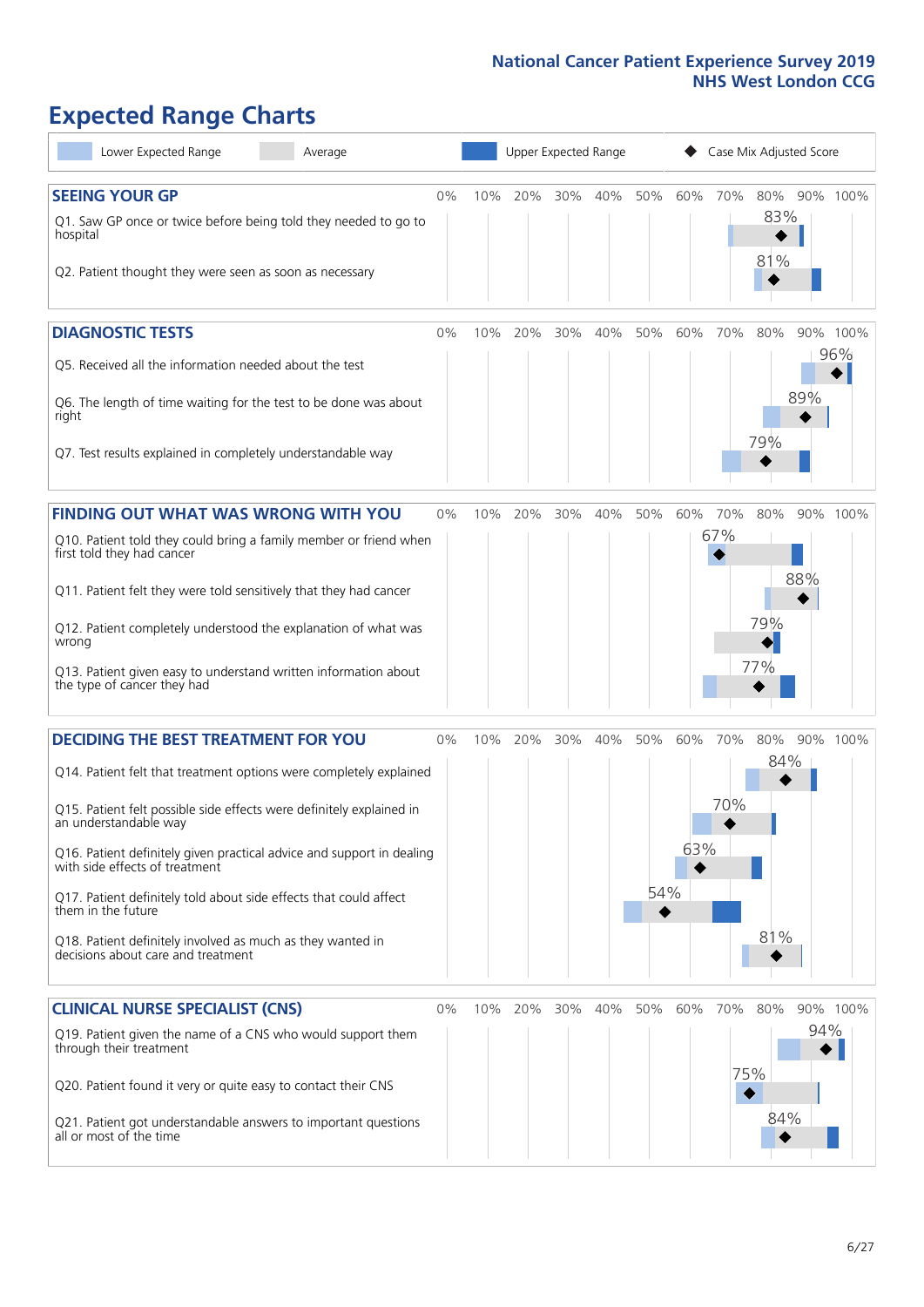# **Expected Range Charts**

| Lower Expected Range<br>Average                                                                                                                                                                                                                                                                                                                                                                                                                                                                                                                                                                                                                                                                                                                                                                                                                                                    |    |     |     |     | Upper Expected Range |            |     | Case Mix Adjusted Score |                                 |            |          |
|------------------------------------------------------------------------------------------------------------------------------------------------------------------------------------------------------------------------------------------------------------------------------------------------------------------------------------------------------------------------------------------------------------------------------------------------------------------------------------------------------------------------------------------------------------------------------------------------------------------------------------------------------------------------------------------------------------------------------------------------------------------------------------------------------------------------------------------------------------------------------------|----|-----|-----|-----|----------------------|------------|-----|-------------------------|---------------------------------|------------|----------|
| <b>SUPPORT FOR PEOPLE WITH CANCER</b><br>Q22. Hospital staff gave information about support or self-help<br>groups for people with cancer<br>Q23. Hospital staff discussed or gave information about the impact<br>cancer could have on day to day activities<br>Q24. Hospital staff gave information on getting financial help or<br>possible benefits<br>Q25. Hospital staff told patient they could get free prescriptions                                                                                                                                                                                                                                                                                                                                                                                                                                                      | 0% | 10% | 20% | 30% | 40%                  | 50%<br>53% | 60% | 70%                     | 80%<br>82%<br>77%               | 86%        | 90% 100% |
| <b>OPERATIONS</b>                                                                                                                                                                                                                                                                                                                                                                                                                                                                                                                                                                                                                                                                                                                                                                                                                                                                  | 0% | 10% | 20% | 30% | 40%                  | 50%        | 60% | 70%                     | 80%                             |            | 90% 100% |
| Q27. Beforehand, patient had all the information needed about the<br>operation<br>Q28. Afterwards, staff completely explained how operation had<br>gone in understandable way                                                                                                                                                                                                                                                                                                                                                                                                                                                                                                                                                                                                                                                                                                      |    |     |     |     |                      |            |     | 73%                     |                                 |            | 96%      |
| <b>HOSPITAL CARE AS AN INPATIENT</b>                                                                                                                                                                                                                                                                                                                                                                                                                                                                                                                                                                                                                                                                                                                                                                                                                                               | 0% | 10% | 20% | 30% | 40%                  | 50%        | 60% | 70%                     | 80%                             |            | 90% 100% |
| Q30. Hospital staff didn't talk in front of patient as if patient wasn't<br>there<br>Q31. Patient had confidence and trust in all doctors treating them<br>Q32. Patient's family or someone close definitely felt able to talk to<br>a doctor<br>Q33. Patient had confidence and trust in all the ward nurses<br>treating them<br>Q34. Patient thought there were always or nearly always enough<br>nurses on duty to care for them<br>Q35. All hospital staff asked patient what name they prefer to be<br>called by<br>Q36. Patient always given enough privacy when discussing<br>condition or treatment<br>Q37. Patient definitely found hospital staff to discuss worries or<br>fears during their inpatient visit<br>Q38. Hospital staff definitely did everything they could to help<br>control pain<br>Q39. Patient always felt they were treated with respect and dignity |    |     |     |     |                      | 54%<br>◆   | 56% | 73%                     | 78%<br>75%<br>75%<br>82%<br>81% | 86%<br>90% |          |
| while in hospital<br>Q40. Patient given clear written information about what should or<br>should not do after leaving hospital<br>Q41. Hospital staff told patient who to contact if worried about<br>condition or treatment after leaving hospital                                                                                                                                                                                                                                                                                                                                                                                                                                                                                                                                                                                                                                |    |     |     |     |                      |            |     | 75%                     |                                 | 94%        |          |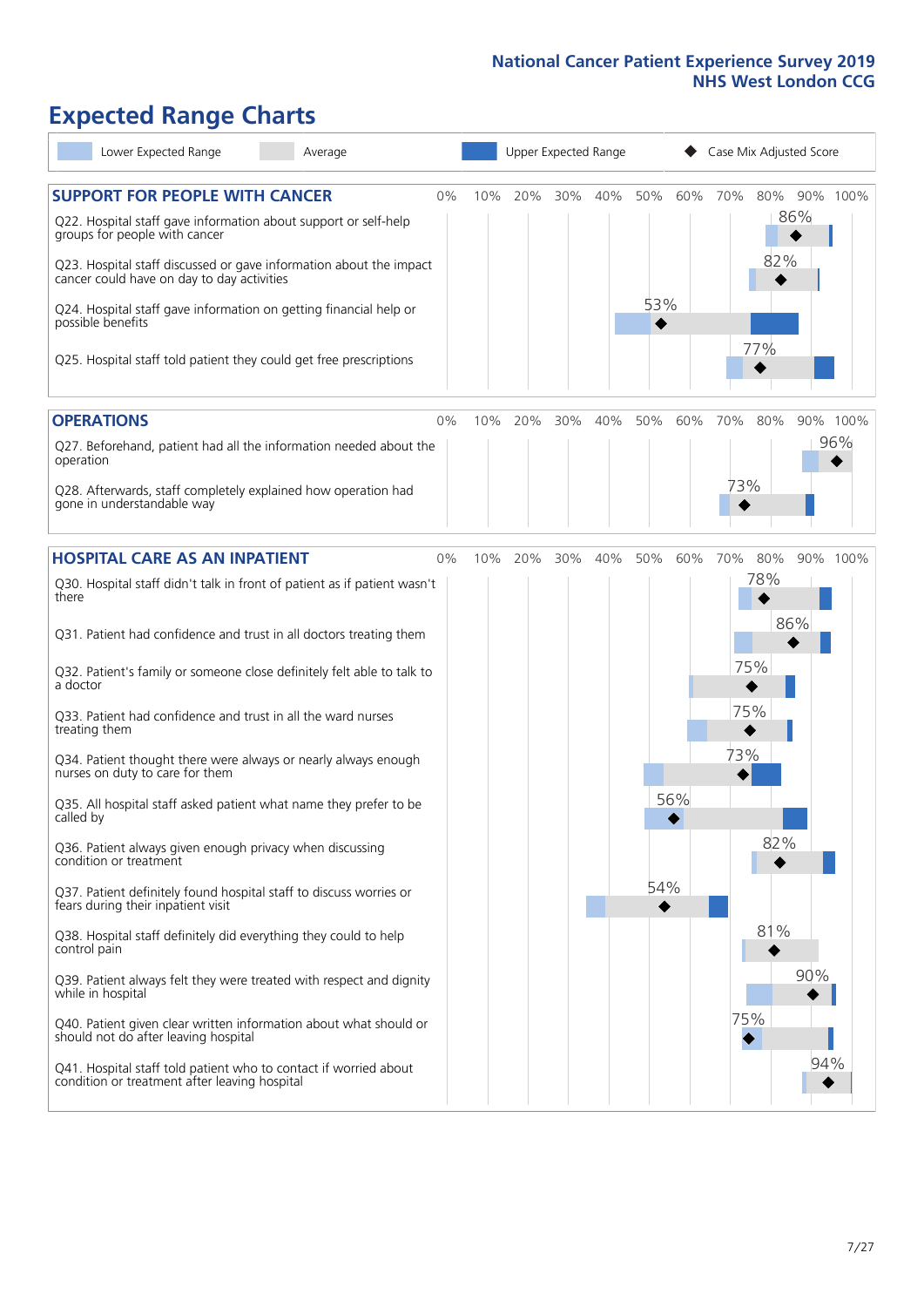# **Expected Range Charts**

| Lower Expected Range<br>Average                                                                                       |    |     | Upper Expected Range |        |     |     |     | Case Mix Adjusted Score |     |     |          |
|-----------------------------------------------------------------------------------------------------------------------|----|-----|----------------------|--------|-----|-----|-----|-------------------------|-----|-----|----------|
| <b>HOSPITAL CARE AS A DAY PATIENT / OUTPATIENT 0%</b>                                                                 |    | 10% | 20%                  | 30%    | 40% | 50% | 60% | 70%                     | 80% |     | 90% 100% |
| Q43. Patient definitely found hospital staff to discuss worries or<br>fears during their outpatient or day case visit |    |     |                      |        |     |     |     | 73%                     |     |     |          |
| Q44. Cancer doctor had the right documents at patient's last<br>outpatient appointment                                |    |     |                      |        |     |     |     |                         |     |     | 96%      |
| Q46. Beforehand patient completely had all information needed<br>about radiotherapy treatment                         |    |     |                      |        |     |     |     |                         |     | 86% |          |
| Q47. Patient completely given understandable information about<br>whether radiotherapy was working                    |    |     |                      |        |     |     |     | 66%                     |     |     |          |
| Q49. Beforehand patient completely had all information needed<br>about chemotherapy treatment                         |    |     |                      |        |     |     |     |                         | 84% |     |          |
| Q50. Patient given enough information about whether<br>chemotherapy was working in a completely understandable way    |    |     |                      |        |     |     |     | 73%                     |     |     |          |
| <b>HOME CARE AND SUPPORT</b>                                                                                          | 0% | 10% | 20%                  | 30%    | 40% | 50% | 60% | 70%                     | 80% |     | 90% 100% |
| Q51. Hospital staff definitely gave family or someone close all the<br>information needed to help care at home        |    |     |                      |        |     |     | 62% |                         |     |     |          |
| Q52. Patient definitely given enough support from health or social<br>services during treatment                       |    |     |                      |        |     | 53% |     |                         |     |     |          |
| Q53. Patient definitely given enough support from health or social<br>services after treatment                        |    |     |                      |        | 41% |     |     |                         |     |     |          |
| <b>CARE FROM YOUR GENERAL PRACTICE</b>                                                                                | 0% | 10% | 20%                  | $30\%$ | 40% | 50% | 60% | 70%                     | 80% |     | 90% 100% |
| Q54. GP given enough information about patient's condition and<br>treatment                                           |    |     |                      |        |     |     |     |                         |     | 93% |          |
| Q55. General practice staff definitely did everything they could to<br>support patient during treatment               |    |     |                      |        |     |     |     | 65%                     |     |     |          |
| <b>YOUR OVERALL NHS CARE</b>                                                                                          | 0% | 10% | 20%                  | 30%    | 40% | 50% | 60% | 70%                     | 80% |     | 90% 100% |
| Q56. Different people treating and caring for patient always work<br>well together to give best possible care         |    |     |                      |        |     |     |     | 70%                     |     |     |          |
| Q57. Patient given a care plan                                                                                        |    |     |                      |        | 35% |     |     |                         |     |     |          |
| Q58. Overall the administration of care was good or very good                                                         |    |     |                      |        |     |     |     |                         |     | 87% |          |
| Q59. Patient felt length of time for attending clinics and<br>appointments for cancer was about right                 |    |     |                      |        |     |     |     | 69%                     |     |     |          |
| Q60. Someone discussed with patient whether they would like to<br>take part in cancer research                        |    |     |                      |        | 39% |     |     |                         |     |     |          |
|                                                                                                                       | 0  |     | 2                    | 3      | 4   | 5   | 6   |                         | 8   | 9   | 10       |
| Q61. Patient's average rating of care scored from very poor to very<br>good                                           |    |     |                      |        |     |     |     |                         |     | 8.8 |          |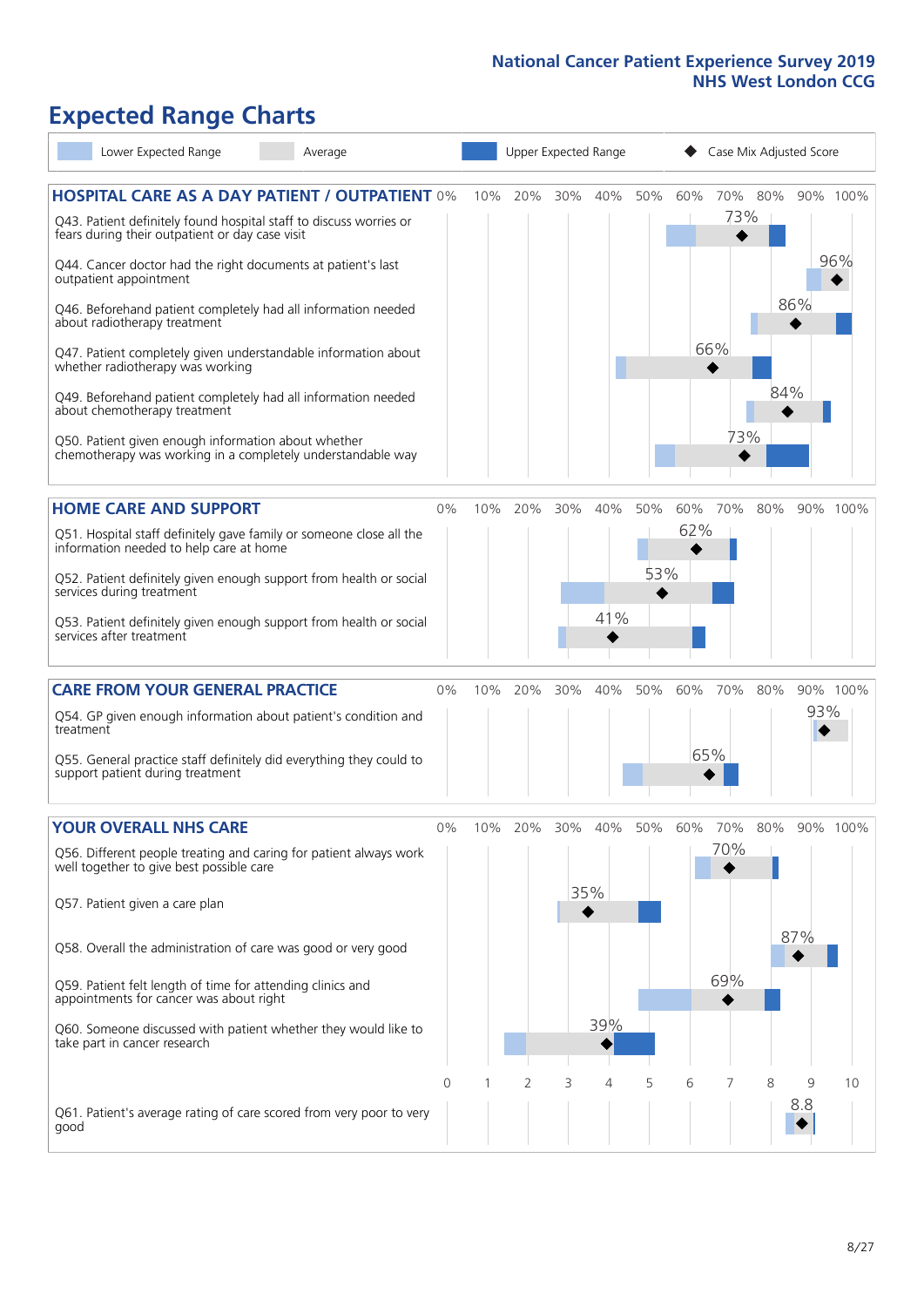# **Comparability Tables**

\* Indicates where a score has been suppressed because there are less than 21 responses.

\*\* No score available for 2018.

 $\triangle$  or  $\nabla$ 

Change 2018-2019: Indicates where 2019 score is significantly higher or lower than 2018 score Change Overall: Indicates significant change overall (2015, 2016, 2017, 2018 and 2019).

Adjusted Score below Lower Expected Range Adjusted Score between Upper and Lower Expected Ranges Adjusted Score above Upper Expected Range

|                                                                             |           |               | Unadjusted Scores |               |                                                  |         |               | Case Mix Adjusted Scores            |                |                   |
|-----------------------------------------------------------------------------|-----------|---------------|-------------------|---------------|--------------------------------------------------|---------|---------------|-------------------------------------|----------------|-------------------|
|                                                                             | 2018<br>n | 2018<br>Score | 2019<br>n         | 2019<br>Score | $\sqrt{(\text{Change})}$ Change<br>2018-<br>2019 | Overall | 2019<br>Score | Lower<br>Expected Expected<br>Range | Upper<br>Range | National<br>Score |
| <b>SEEING YOUR GP</b>                                                       |           |               |                   |               |                                                  |         |               |                                     |                |                   |
| Q1. Saw GP once or twice before being told they needed to go<br>to hospital | 78        | 77%           | 97                | 81%           |                                                  |         | 83%           | 71%                                 | 87%            | 79%               |
| Q2. Patient thought they were seen as soon as necessary                     | 131       | 75%           | 135               | 79%           |                                                  |         | 81%           | 78%                                 | 90%            | 84%               |
| <b>DIAGNOSTIC TESTS</b>                                                     |           |               |                   |               |                                                  |         |               |                                     |                |                   |

| O5. Received all the information needed about the test                    | $**$ | **  | 114 | 96% |  | 96% | 91% | 99% | 95% |
|---------------------------------------------------------------------------|------|-----|-----|-----|--|-----|-----|-----|-----|
| Q6. The length of time waiting for the test to be done was<br>about right | 20   | 83% | 119 | 87% |  | 89% | 82% | 94% | 88% |
| Q7. Test results explained in completely understandable way               | 19   | 76% | 121 | 77% |  | 79% | 73% | 87% | 80% |

| <b>FINDING OUT WHAT WAS WRONG WITH YOU</b>                                                      |     |     |     |     |            |     |     |     |
|-------------------------------------------------------------------------------------------------|-----|-----|-----|-----|------------|-----|-----|-----|
| Q10. Patient told they could bring a family member or friend<br>when first told they had cancer | 123 | 72% | 121 | 68% | 67%        | 69% | 85% | 77% |
| Q11. Patient felt they were told sensitively that they had cancer                               | 137 | 84% | 140 | 88% | 88%        | 80% | 92% | 86% |
| Q12. Patient completely understood the explanation of what<br>was wrong                         | 139 | 74% | 140 | 79% | 79%        | 66% | 81% | 73% |
| Q13. Patient given easy to understand written information<br>about the type of cancer they had  |     | 72% | 118 | 75% | <b>77%</b> | 67% | 82% | 74% |

| <b>DECIDING THE BEST TREATMENT FOR YOU</b>                                                              |      |     |     |     |     |                 |     |     |
|---------------------------------------------------------------------------------------------------------|------|-----|-----|-----|-----|-----------------|-----|-----|
| Q14. Patient felt that treatment options were completely<br>explained                                   | 128  | 81% | 131 | 83% | 84% | 77 <sub>%</sub> | 90% | 83% |
| Q15. Patient felt possible side effects were definitely explained<br>in an understandable way           | 136  | 70% | 138 | 70% | 70% | 65%             | 80% | 73% |
| Q16. Patient definitely given practical advice and support in<br>dealing with side effects of treatment | 136  | 63% | 135 | 62% | 63% | 59%             | 75% | 67% |
| Q17. Patient definitely told about side effects that could affect<br>them in the future                 | 128  | 55% | 125 | 54% | 54% | 48%             | 65% | 57% |
| Q18. Patient definitely involved as much as they wanted in<br>decisions about care and treatment        | $**$ | **  | 38  | 80% | 81% | 75%             | 88% | 81% |

| <b>CLINICAL NURSE SPECIALIST (CNS)</b>                                                    |     |     |     |     |  |     |     |     |     |
|-------------------------------------------------------------------------------------------|-----|-----|-----|-----|--|-----|-----|-----|-----|
| [Q19] Patient given the name of a CNS who would support them<br>through their treatment   | 134 | 92% | 131 | 93% |  | 94% | 87% | 97% | 92% |
| Q20. Patient found it very or quite easy to contact their CNS                             | 111 | 80% | 111 | 74% |  | 75% | 78% | 92% | 85% |
| Q21. Patient got understandable answers to important<br>questions all or most of the time | 104 | 77% | 102 | 81% |  | 84% | 81% | 94% | 87% |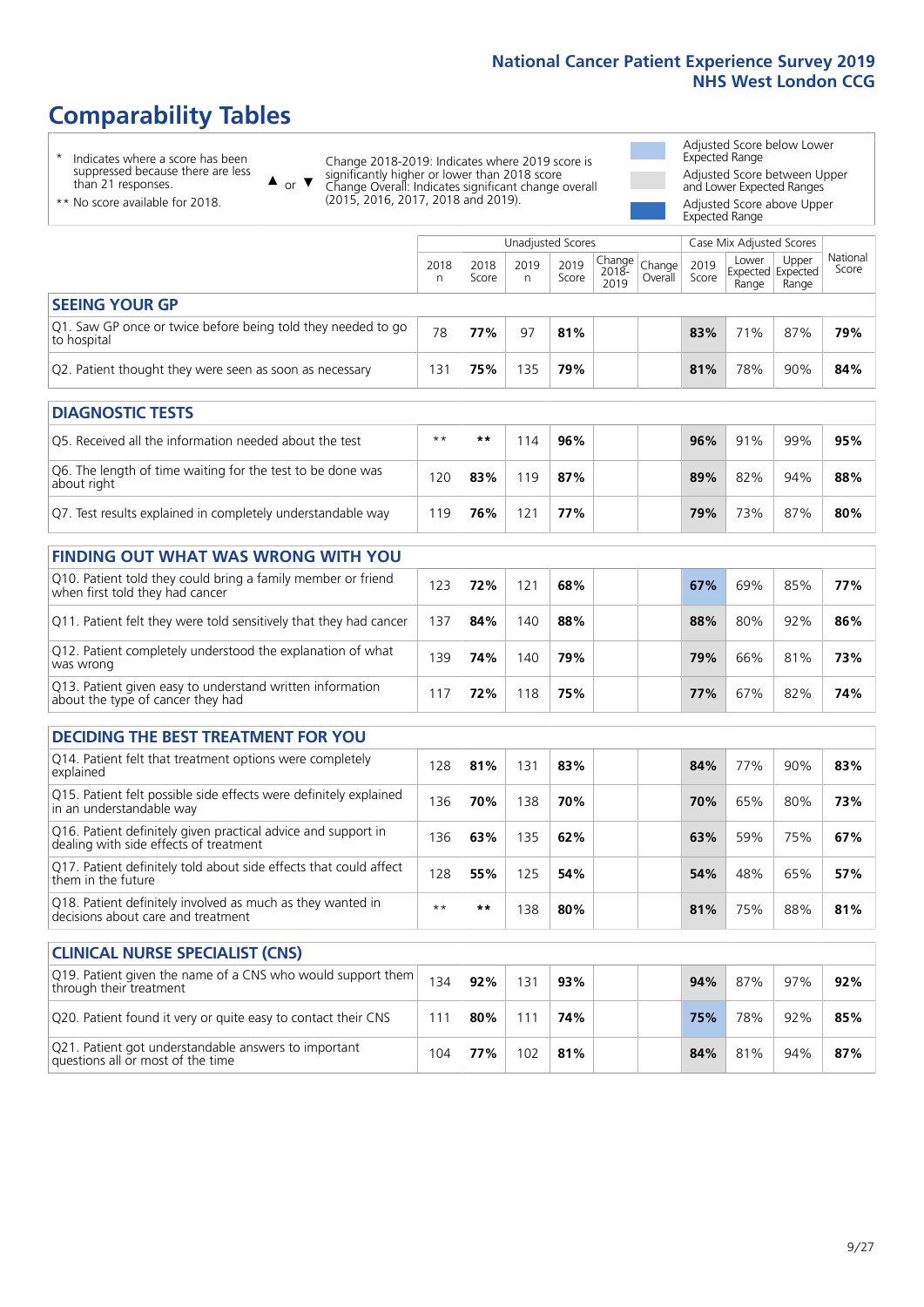# **Comparability Tables**

\* Indicates where a score has been suppressed because there are less than 21 responses.

\*\* No score available for 2018.

 $\triangle$  or  $\nabla$ 

Change 2018-2019: Indicates where 2019 score is significantly higher or lower than 2018 score Change Overall: Indicates significant change overall (2015, 2016, 2017, 2018 and 2019).

Adjusted Score below Lower Expected Range Adjusted Score between Upper and Lower Expected Ranges Adjusted Score above Upper Expected Range

|                                                                                                                   |              |               |            | <b>Unadjusted Scores</b> |                         |                   |               | Case Mix Adjusted Scores            |                |                   |
|-------------------------------------------------------------------------------------------------------------------|--------------|---------------|------------|--------------------------|-------------------------|-------------------|---------------|-------------------------------------|----------------|-------------------|
|                                                                                                                   | 2018<br>n    | 2018<br>Score | 2019<br>n. | 2019<br>Score            | Change<br>2018-<br>2019 | Change<br>Overall | 2019<br>Score | Lower<br>Expected Expected<br>Range | Upper<br>Range | National<br>Score |
| <b>SUPPORT FOR PEOPLE WITH CANCER</b>                                                                             |              |               |            |                          |                         |                   |               |                                     |                |                   |
| Q22. Hospital staff gave information about support or self-help<br>groups for people with cancer                  | 106          | 84%           | 102        | 84%                      |                         |                   | 86%           | 82%                                 | 94%            | 88%               |
| Q23. Hospital staff discussed or gave information about the<br>impact cancer could have on day to day activities  | 104          | 72%           | 88         | 81%                      |                         |                   | 82%           | 76%                                 | 92%            | 84%               |
| Q24. Hospital staff gave information on getting financial help or<br>possible benefits                            | 75           | 52%           | 60         | 52%                      |                         |                   | 53%           | 50%                                 | 75%            | 63%               |
| Q25. Hospital staff told patient they could get free prescriptions                                                | 79           | 75%           | 74         | 78%                      |                         |                   | 77%           | 73%                                 | 91%            | 82%               |
| <b>OPERATIONS</b>                                                                                                 |              |               |            |                          |                         |                   |               |                                     |                |                   |
| Q27. Beforehand, patient had all the information needed about<br>the operation                                    | 78           | 92%           | 72         | 96%                      |                         |                   | 96%           | 92%                                 | 100%           | 96%               |
| Q28. Afterwards, staff completely explained how operation had<br>gone in understandable way                       | 73           | 74%           | 73         | 71%                      |                         |                   | 73%           | 70%                                 | 89%            | 79%               |
| <b>HOSPITAL CARE AS AN INPATIENT</b>                                                                              |              |               |            |                          |                         |                   |               |                                     |                |                   |
| Q30. Hospital staff didn't talk in front of patient as if patient<br>wasn't there                                 | $**$         | **            | 73         | 74%                      |                         |                   | 78%           | 75%                                 | 92%            | 84%               |
| Q31. Patient had confidence and trust in all doctors treating<br>them                                             | $**$         | **            | 74         | 84%                      |                         |                   | 86%           | 75%                                 | 92%            | 84%               |
| Q32. Patient's family or someone close definitely felt able to talk<br>to a doctor                                | $* *$        | **            | 59         | 75%                      |                         |                   | 75%           | 61%                                 | 84%            | 72%               |
| O33. Patient had confidence and trust in all the ward nurses<br>treating them                                     | $**$         | **            | 75         | 73%                      |                         |                   | 75%           | 64%                                 | 84%            | 74%               |
| Q34. Patient thought there were always or nearly always<br>enough nurses on duty to care for them                 | $\star\star$ | **            | 74         | 72%                      |                         |                   | 73%           | 53%                                 | 75%            | 64%               |
| Q35. All hospital staff asked patient what name they prefer to<br>be called by                                    | $* *$        | **            | 72         | 54%                      |                         |                   | 56%           | 59%                                 | 83%            | 71%               |
| Q36. Patient always given enough privacy when discussing<br>condition or treatment                                | $**$         | $***$         | 75         | 81%                      |                         |                   | 82%           | 76%                                 | 93%            | 85%               |
| Q37. Patient definitely found hospital staff to discuss worries or<br>fears during their inpatient visit          | $**$         | **            | 58         | 52%                      |                         |                   | 54%           | 39%                                 | 65%            | 52%               |
| Q38. Hospital staff definitely did everything they could to help<br>control pain                                  | $\star\star$ | $***$         | 66         | 79%                      |                         |                   | 81%           | 74%                                 | 92%            | 83%               |
| Q39. Patient always felt they were treated with respect and<br>dignity while in hospital                          | $***$        | **            | 76         | 89%                      |                         |                   | 90%           | 80%                                 | 95%            | 88%               |
| Q40. Patient given clear written information about what should<br>or should not do after leaving hospital         | $**$         | **            | 69         | 74%                      |                         |                   | 75%           | 78%                                 | 94%            | 86%               |
| Q41. Hospital staff told patient who to contact if worried about<br>condition or treatment after leaving hospital | $**$         | **            | 69         | 93%                      |                         |                   | 94%           | 89%                                 | 100%           | 94%               |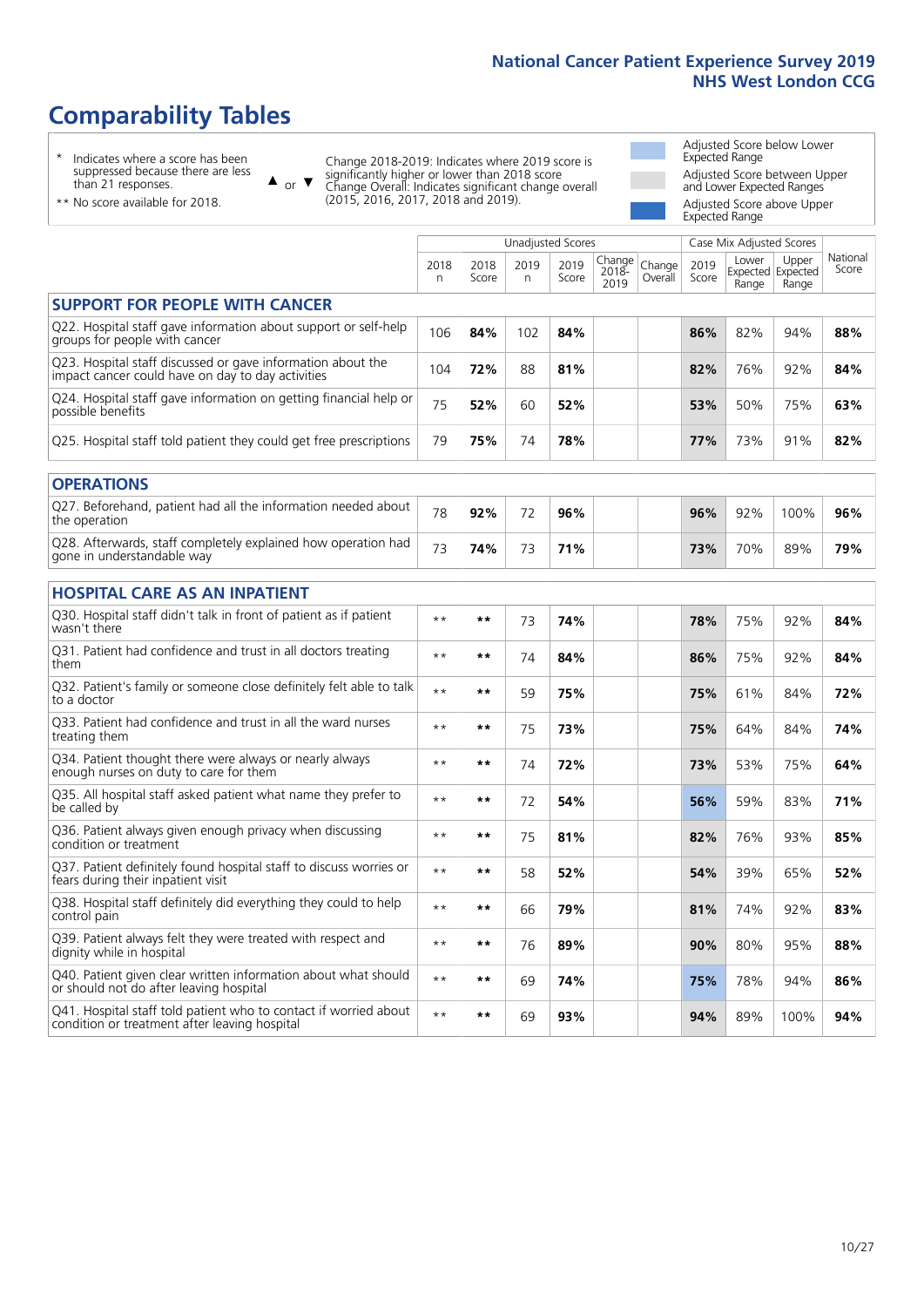# **Comparability Tables**

\* Indicates where a score has been suppressed because there are less than 21 responses.

\*\* No score available for 2018.

 $\triangle$  or  $\nabla$ 

Change 2018-2019: Indicates where 2019 score is significantly higher or lower than 2018 score Change Overall: Indicates significant change overall (2015, 2016, 2017, 2018 and 2019).

Adjusted Score below Lower Expected Range Adjusted Score between Upper and Lower Expected Ranges Adjusted Score above Upper Expected Range

|                                                                                                                       |           |               |            | <b>Unadjusted Scores</b> |                         |                   |               | Case Mix Adjusted Scores |                                     |                   |
|-----------------------------------------------------------------------------------------------------------------------|-----------|---------------|------------|--------------------------|-------------------------|-------------------|---------------|--------------------------|-------------------------------------|-------------------|
|                                                                                                                       | 2018<br>n | 2018<br>Score | 2019<br>n. | 2019<br>Score            | Change<br>2018-<br>2019 | Change<br>Overall | 2019<br>Score | Lower<br>Range           | Upper<br>Expected Expected<br>Range | National<br>Score |
| <b>HOSPITAL CARE AS A DAY PATIENT / OUTPATIENT</b>                                                                    |           |               |            |                          |                         |                   |               |                          |                                     |                   |
| Q43. Patient definitely found hospital staff to discuss worries or<br>fears during their outpatient or day case visit | 110       | 65%           | 99         | 71%                      |                         |                   | 73%           | 61%                      | 79%                                 | 71%               |
| Q44. Cancer doctor had the right documents at patient's last<br>outpatient appointment                                | 121       | 93%           | 128        | 96%                      |                         |                   | 96%           | 92%                      | 99%                                 | 96%               |
| Q46. Beforehand patient completely had all information needed<br>about radiotherapy treatment                         | 36        | 83%           | 49         | 86%                      |                         |                   | 86%           | 77%                      | 96%                                 | 86%               |
| Q47. Patient completely given understandable information<br>about whether radiotherapy was working                    | 32        | 56%           | 38         | 66%                      |                         |                   | 66%           | 44%                      | 75%                                 | 60%               |
| Q49. Beforehand patient completely had all information needed<br>about chemotherapy treatment                         | 64        | 72%           | 71         | 85%                      |                         |                   | 84%           | 76%                      | 93%                                 | 84%               |
| Q50. Patient given enough information about whether<br>chemotherapy was working in a completely understandable way    | 58        | 62%           | 66         | 73%                      |                         |                   | 73%           | 56%                      | 79%                                 | 68%               |
| <b>HOME CARE AND SUPPORT</b>                                                                                          |           |               |            |                          |                         |                   |               |                          |                                     |                   |
| Q51. Hospital staff definitely gave family or someone close all<br>the information needed to help care at home        | 95        | 56%           | 91         | 60%                      |                         |                   | 62%           | 50%                      | 70%                                 | 60%               |
| Q52. Patient definitely given enough support from health or<br>social services during treatment                       | 68        | 41%           | 62         | 50%                      |                         |                   | 53%           | 39%                      | 65%                                 | 52%               |
| Q53. Patient definitely given enough support from health or<br>social services after treatment                        | 52        | 38%           | 39         | 38%                      |                         |                   | 41%           | 29%                      | 61%                                 | 45%               |
| <b>CARE FROM YOUR GENERAL PRACTICE</b>                                                                                |           |               |            |                          |                         |                   |               |                          |                                     |                   |
| Q54. GP given enough information about patient's condition<br>and treatment                                           | 115       | 92%           | 119        | 92%                      |                         |                   | 93%           | 91%                      | 99%                                 | 95%               |
| Q55. General practice staff definitely did everything they could<br>to support patient during treatment               | 88        | 60%           | 94         | 64%                      |                         |                   | 65%           | 48%                      | 68%                                 | 58%               |
| <b>YOUR OVERALL NHS CARE</b>                                                                                          |           |               |            |                          |                         |                   |               |                          |                                     |                   |
| Q56. Different people treating and caring for patient always<br>work well together to give best possible care         | $* *$     | **            | 131        | 69%                      |                         |                   | 70%           | 65%                      | 80%                                 | 73%               |
| Q57. Patient given a care plan                                                                                        | 90        | 28%           | 97         | 36%                      |                         |                   | 35%           | 28%                      | 47%                                 | 38%               |
| Q58. Overall the administration of care was good or very good                                                         | 133       | 86%           | 138        | 87%                      |                         |                   | 87%           | 83%                      | 94%                                 | 89%               |
| Q59. Patient felt length of time for attending clinics and<br>appointments for cancer was about right                 | 128       | 59%           | 137        | 69%                      |                         |                   | 69%           | 60%                      | 78%                                 | 69%               |
| Q60. Someone discussed with patient whether they would like<br>to take part in cancer research                        | 123       | 45%           | 126        | 39%                      |                         |                   | 39%           | 19%                      | 41%                                 | 30%               |
| Q61. Patient's average rating of care scored from very poor to<br>very good                                           | 130       | 8.6           | 135        | 8.7                      |                         |                   | 8.8           | 8.6                      | 9.0                                 | 8.8               |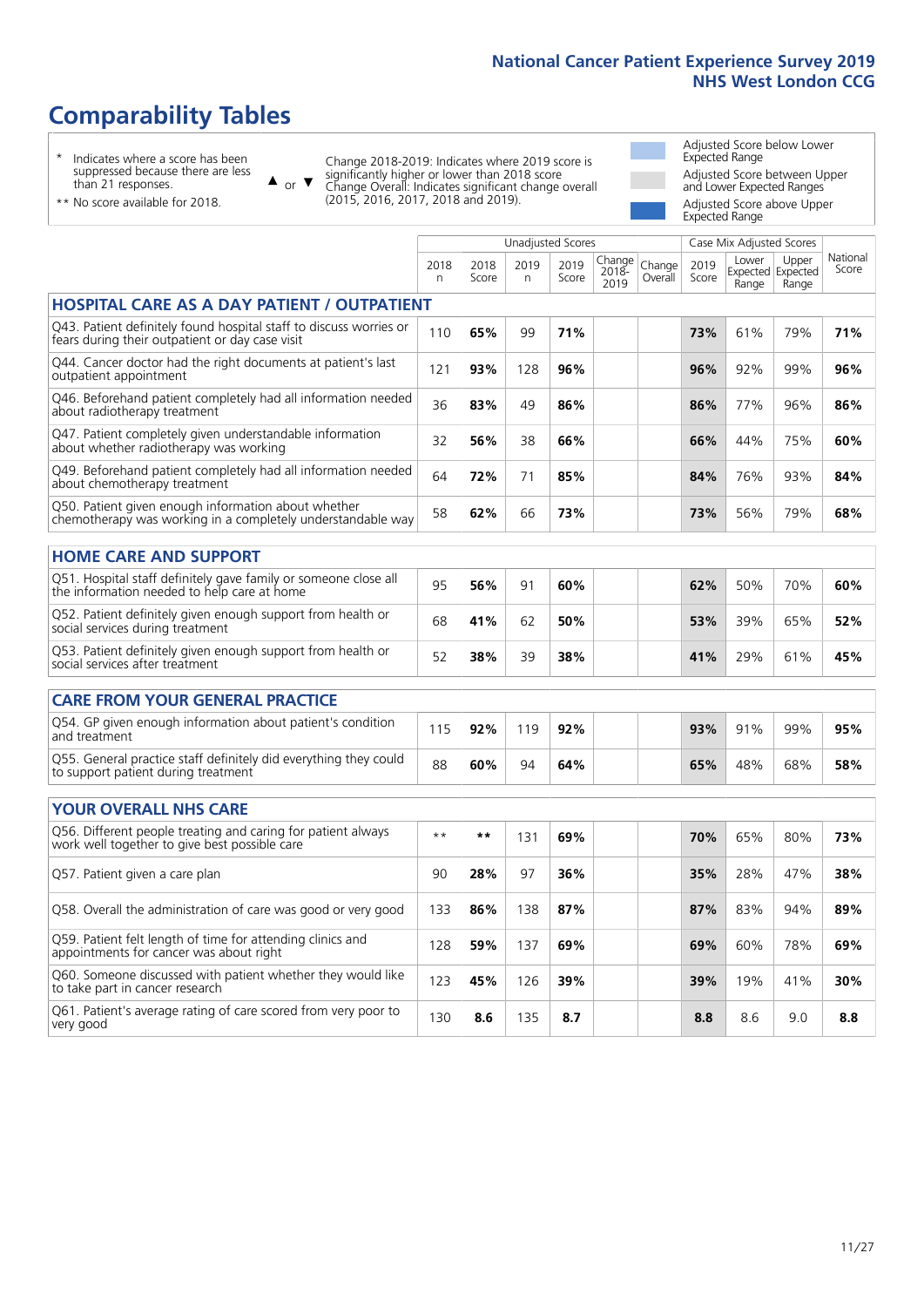# **Tumour Type Tables**

- \* Indicates where a score has been suppressed because there are less than 21 responses.
- n.a. Indicates that there were no respondents for that tumour group.

| <b>SEEING YOUR GP</b>                           |            |              |               |                   |                |                |                             |         | <b>Tumour Group</b> |         |         |                 |                                                           |         |                |
|-------------------------------------------------|------------|--------------|---------------|-------------------|----------------|----------------|-----------------------------|---------|---------------------|---------|---------|-----------------|-----------------------------------------------------------|---------|----------------|
|                                                 |            | Brain<br>CNS | <b>Breast</b> | Colorectal<br>LGT | Gynaecological | Haematological | Head and<br>Neck            | Lung    | Prostate            | Sarcoma | Skin    | Upper<br>Gastro | Urological                                                | Other   | All<br>Cancers |
| Q1. Saw GP once or twice before being told they | <b>CCG</b> | $\star$      | $\star$       | $\star$           | $\star$        | $\star$        | $\star$                     | $\star$ | $\star$             | $\star$ | $\star$ | $\star$         | $\star$                                                   | $\star$ | 81%            |
| needed to go to hospital                        | National   | 59%          |               |                   |                |                | 94% 75% 77% 67% 79% 71% 82% |         |                     |         |         |                 | 71% 90% 74% 83% 74%                                       |         | 79%            |
| Q2. Patient thought they were seen as soon as   | <b>CCG</b> | $\star$      | 82%           | $\star$           | $\star$        | $\star$        | $\star$                     | $\star$ | $\star$             | $\star$ | $\star$ | $\star$         | $\star$                                                   | $\star$ | 79%            |
| necessary                                       | National   | 79%          |               | 89% 83%           |                |                |                             |         |                     |         |         |                 | 81%   82%   81%   84%   86%   69%   85%   79%   85%   79% |         | 84%            |

#### **DIAGNOSTIC TESTS** Tumour Group

|                                                   |                                                                  | Brain | <b>Breast</b> | Colorectal<br>LGT | $\overline{\sigma}$<br>Gynaecologic | Haematological | Head and<br>Neck | Lung    | Prostate | Sarcoma | Skin    | Upper<br>Gastro | Irologica                                   | Other   | All<br>Cancers |
|---------------------------------------------------|------------------------------------------------------------------|-------|---------------|-------------------|-------------------------------------|----------------|------------------|---------|----------|---------|---------|-----------------|---------------------------------------------|---------|----------------|
| Q5. Received all the information needed about     | <b>CCG</b>                                                       | n.a.  | 88%           |                   | $\star$                             | $\star$        | $\star$          | $\star$ | $\star$  | $\star$ | $\star$ | $\star$         | $\star$                                     | $\star$ | 96%            |
| the test                                          | National                                                         | 93%   | 95%           | 95%               | 93%                                 | 95%            |                  | 93% 95% | 95%      | 93%     | 96%     | 95%             | 95%                                         | 95%     | 95%            |
| Q6. The length of time waiting for the test to be | <b>CCG</b>                                                       | n.a.  | 96%           |                   | $\star$                             | $\star$        | $\star$          | $\star$ | $\star$  | $\star$ | $\star$ | $\star$         | $\star$                                     | $\star$ | 87%            |
| done was about right                              | National 84% 91%                                                 |       |               | 88%               |                                     |                |                  |         |          |         |         |                 | 86% 89% 88% 87% 87% 81% 87% 84% 87% 86% 88% |         |                |
| Q7. Test results explained in completely          | <b>CCG</b>                                                       | n.a.  | 68%           |                   | $\star$                             | $\star$        | $\star$          | $\star$ | $\star$  | $\star$ | $\star$ | $\star$         | $\star$                                     | $\star$ | 77%            |
| understandable way                                | National 71% 83% 82% 77% 77% 79% 80% 80% 78% 84% 75% 80% 76% 80% |       |               |                   |                                     |                |                  |         |          |         |         |                 |                                             |         |                |

| <b>FINDING OUT WHAT WAS WRONG WITH YOU</b>        |            |         |               |                 |                |                |                        |             | <b>Tumour Group</b> |         |         |                 |           |         |                |
|---------------------------------------------------|------------|---------|---------------|-----------------|----------------|----------------|------------------------|-------------|---------------------|---------|---------|-----------------|-----------|---------|----------------|
|                                                   |            | Brain   | <b>Breast</b> | ╮<br>Colorectal | Gynaecological | Haematological | ad and<br>Neck<br>Head | Lung        | Prostate            | Sarcoma | Skin    | Upper<br>Gastro | Jrologica | Other   | All<br>Cancers |
| Q10. Patient told they could bring a family       | <b>CCG</b> | $\star$ | 58%           | $\star$         | $\star$        | $\star$        | $\star$                | $\star$     | $\star$             | n.a.    | $\star$ | $\star$         | $\star$   | $\star$ | 68%            |
| member or friend when first told they had cancer  | National   | 85%     | 82%           | 82%             | 71%            | 71%            | 71%                    | 77%         | 79%                 | 73%     | 69%     | 76%             | 73%       | 75%     | 77%            |
| Q11. Patient felt they were told sensitively that | <b>CCG</b> | $\star$ | 89%           | $\star$         | $\star$        | $\star$        | $\star$                | $\star$     | $\star$             | $\star$ | $\star$ | $\star$         | $\star$   |         | 76% 88%        |
| they had cancer                                   | National   | 79%     | 89%           | 87%             | 82%            | 84%            | 87%                    | 83%         | 86%                 | 84%     | 89%     | 81%             | 84%       | 83% 86% |                |
| Q12. Patient completely understood the            | CCG        | $\star$ | 75%           |                 | $\star$        |                | $\star$                | $\star$     | $\star$             | $\star$ | $\star$ | $\star$         | $\star$   | 81%     | 79%            |
| explanation of what was wrong                     | National   | 66%     | 77%           | 79%             | 73%            | 60%            | 78%                    | 76%         | 79%                 | 67%     | 80%     | 70%             | 77%       | 70%     | 73%            |
| Q13. Patient given easy to understand written     | <b>CCG</b> | $\star$ | 60%           | $\star$         | $\star$        | $\star$        | $\star$                | $\star$     | $\star$             | $\star$ | $\star$ | $\star$         | $\star$   | $\ast$  | 75%            |
| information about the type of cancer they had     | National   | 66%     | 78%           | 73%             | 71%            | 76%            |                        | 69% 67% 83% |                     |         | 67% 84% | 67%             | 74%       | 65%     | 74%            |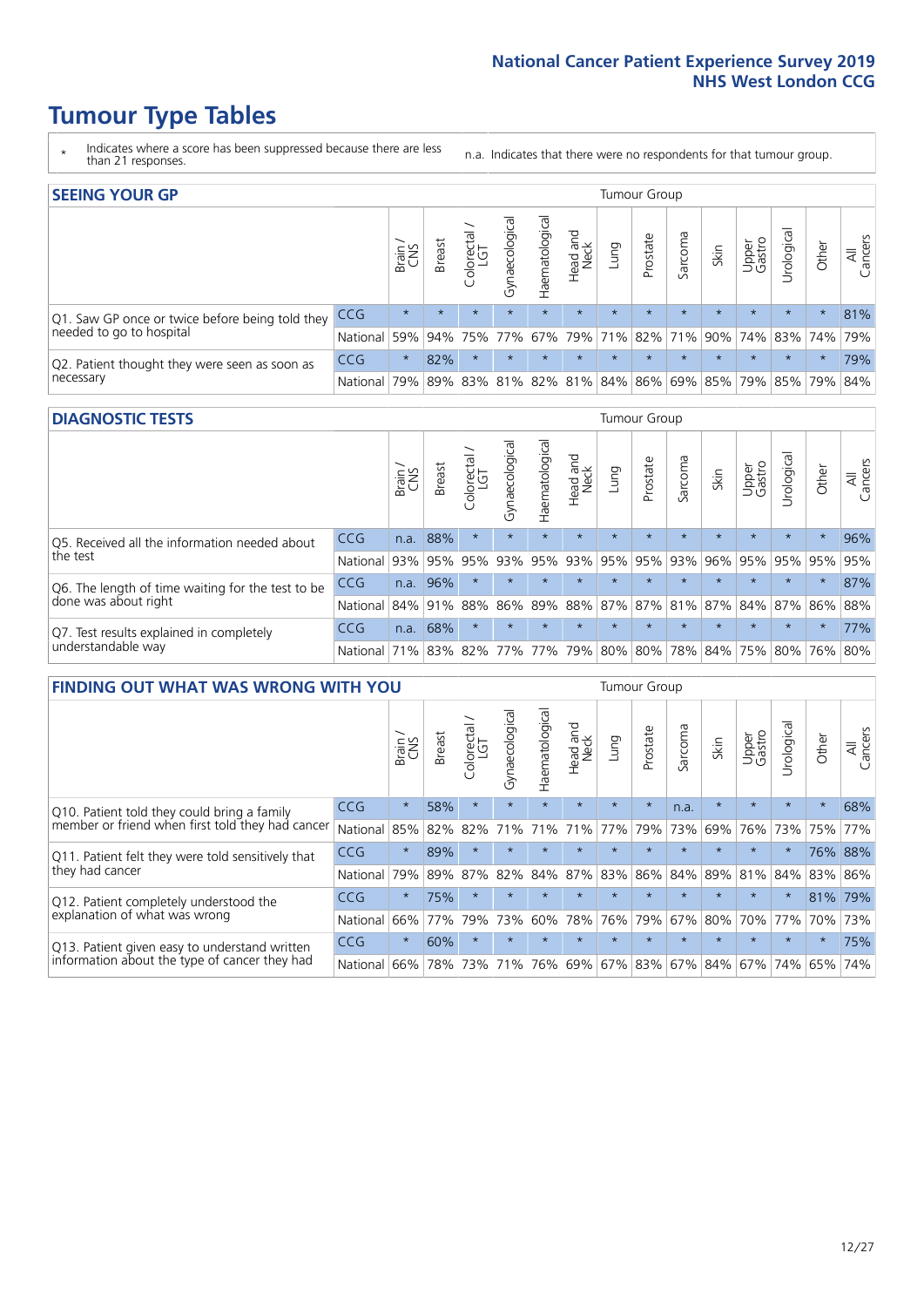# **Tumour Type Tables**

\* Indicates where a score has been suppressed because there are less than 21 responses.

n.a. Indicates that there were no respondents for that tumour group.

| <b>DECIDING THE BEST TREATMENT FOR YOU</b>         |          |         |               |                             |                |                |                         |         | <b>Tumour Group</b> |                                         |         |                 |            |         |                |
|----------------------------------------------------|----------|---------|---------------|-----------------------------|----------------|----------------|-------------------------|---------|---------------------|-----------------------------------------|---------|-----------------|------------|---------|----------------|
|                                                    |          | Brain   | <b>Breast</b> | olorectal.<br>LGT<br>$\cup$ | Gynaecological | Haematological | ead and<br>Neck<br>Head | Lung    | Prostate            | Sarcoma                                 | Skin    | Upper<br>Gastro | Jrological | Other   | All<br>Cancers |
| Q14. Patient felt that treatment options were      | CCG      | $\star$ | 64%           | $\star$                     | $\star$        | $\star$        | $\star$                 | $\star$ | $\star$             | $\star$                                 | $\star$ | $\star$         | $\star$    | $\star$ | 83%            |
| completely explained                               | National | 85%     | 85%           | 85%                         | 85%            | 82%            | 87%                     | 84%     | 83%                 | 83%                                     | 89%     | 81%             | 83%        | 79%     | 83%            |
| Q15. Patient felt possible side effects were       | CCG      | $\star$ | 54%           | $\star$                     | $\star$        | $\star$        | $\star$                 | $\star$ | $\star$             | 大                                       |         | $\star$         | $\star$    | $\star$ | 70%            |
| definitely explained in an understandable way      | National | 69%     | 74%           | 76%                         | 75%            | 69%            | 73%                     | 74%     | 73%                 | 73%                                     | 77%     | 72%             | 71%        | 70%     | 73%            |
| Q16. Patient definitely given practical advice and | CCG      | $\star$ | 48%           | $\star$                     | $\star$        | $\star$        | $\star$                 | $\star$ | $\star$             | $\star$                                 | $\star$ | $\star$         | $\star$    | 76%     | 62%            |
| support in dealing with side effects of treatment  | National | 63%     | 70%           | 70%                         | 69%            | 65%            | 70%                     | 69%     | 65%                 | 66%                                     | 71%     | 66%             | 63%        | 64%     | 67%            |
| Q17. Patient definitely told about side effects    | CCG      | $\star$ | 27%           | $\star$                     | $\star$        | $\star$        | $\star$                 | $\star$ | $\star$             | $\star$                                 | $\star$ | $\star$         | $\star$    | $\star$ | 54%            |
| that could affect them in the future               | National | 62%     | 57%           | 59%                         | 56%            | 51%            | 64%                     | 56%     | 66%                 | 54%                                     | 66%     | 53%             | 56%        | 52%     | 57%            |
| Q18. Patient definitely involved as much as they   | CCG      | $\star$ | 68%           | $\star$                     | $\star$        | $\star$        | $\star$                 | $\star$ | $\star$             | $\star$                                 | $\star$ | $\star$         | $\star$    | 81%     | 80%            |
| wanted in decisions about care and treatment       | National | 79%     |               |                             |                |                |                         |         |                     | 81% 83% 81% 80% 81% 81% 84% 81% 87% 79% |         |                 | 79%        | 78% 81% |                |

#### **CLINICAL NURSE SPECIALIST (CNS)** Tumour Group

|                                                            |                                                                  | Brain   | <b>Breast</b> | olorectal<br>LGT<br>Ü | $\overline{\sigma}$<br>aecologic<br>Š | Haematological | Head and<br>Neck | Lung    | Prostate | Sarcoma         | Skin    | Upper<br>Gastro | rological                                       | Other    | All<br>Cancers |
|------------------------------------------------------------|------------------------------------------------------------------|---------|---------------|-----------------------|---------------------------------------|----------------|------------------|---------|----------|-----------------|---------|-----------------|-------------------------------------------------|----------|----------------|
| Q19. Patient given the name of a CNS who                   | <b>CCG</b>                                                       | $\star$ | 96%           |                       | $\star$                               | $\star$        | $\star$          | $\star$ | $\star$  | $\star$         | $\star$ | $\star$         | $\star$                                         | $^\star$ | 93%            |
| would support them through their treatment                 | National                                                         | 95%     | 95%           | 92%                   | 95%                                   | 92% 91%        |                  |         |          | 94% 91% 91% 91% |         | 93%             | 85% 89%                                         |          | 92%            |
| Q20. Patient found it very or quite easy to                | CCG                                                              | $\star$ | 58%           | $\star$               | $\star$                               | $\star$        | $\star$          | $\star$ | $\star$  | $\star$         | $\star$ | $\star$         | $\star$                                         | $\star$  | 74%            |
| contact their CNS                                          | National                                                         | 86%     |               |                       |                                       |                |                  |         |          |                 |         |                 | 84% 88% 85% 87% 86% 86% 80% 86% 90% 85% 83% 83% |          | 85%            |
| . Patient got understandable answers to<br>O <sub>21</sub> | <b>CCG</b>                                                       | $\star$ | 71%           |                       | $\star$                               | $\star$        | $\star$          | $\star$ | $\star$  | $\star$         | $\star$ | $\star$         | $\star$                                         | $\star$  | 81%            |
| important questions all or most of the time                | National 82% 87% 89% 86% 89% 88% 86% 87% 87% 93% 86% 87% 86% 87% |         |               |                       |                                       |                |                  |         |          |                 |         |                 |                                                 |          |                |

| <b>SUPPORT FOR PEOPLE WITH CANCER</b>                                                             |            |         |               |            |                |                |                         |             | <b>Tumour Group</b> |         |         |                 |            |         |                |
|---------------------------------------------------------------------------------------------------|------------|---------|---------------|------------|----------------|----------------|-------------------------|-------------|---------------------|---------|---------|-----------------|------------|---------|----------------|
|                                                                                                   |            | Brain   | <b>Breast</b> | Colorectal | Gynaecological | Haematological | ead and<br>Neck<br>Head | Lung        | Prostate            | Sarcoma | Skin    | Upper<br>Gastro | Jrological | Other   | All<br>Cancers |
| Q22. Hospital staff gave information about<br>support or self-help groups for people with         | <b>CCG</b> | $\star$ | 88%           | $\star$    | $\star$        | $\star$        | $\star$                 | $\star$     | $\star$             | $\star$ | $\star$ | $\star$         | $\star$    | $\star$ | 84%            |
| cancer                                                                                            | National   | 92%     | 92%           | 88%        | 87%            | 86%            | 88%                     | 87%         | 91%                 | 86%     | 90%     | 88%             | 81%        | 83%     | 88%            |
| Q23. Hospital staff discussed or gave information<br>about the impact cancer could have on day to | CCG.       | $\star$ | 62%           | $\star$    | $\star$        | $\star$        | $\star$                 | $\star$     | $\star$             | n.a.    | $\star$ | $\star$         | $\star$    | $\star$ | 81%            |
| day activities                                                                                    | National   | 84%     | 86%           | 85%        | 82%            | 84%            | 84%                     | 83%         | 88%                 | 81%     | 86%     | 83%             | 78%        | 79%     | 84%            |
| Q24. Hospital staff gave information on getting                                                   | CCG        | n.a.    | $\star$       | $\star$    | $\star$        |                | $\star$                 | $\star$     | $\star$             | $\star$ | $\star$ | $\star$         | $\star$    | $\ast$  | 52%            |
| financial help or possible benefits                                                               | National   | 78%     | 68%           | 61%        | 66%            | 61%            | 67%                     | 72%         | 55%                 | 64%     | 60%     | 64%             | 47%        | 59%     | 63%            |
| Q25. Hospital staff told patient they could get                                                   | <b>CCG</b> | $\star$ | $\star$       | $\star$    | $\star$        |                | $\star$                 | $\star$     | $\star$             | n.a.    | $\star$ | $\star$         | $\star$    | $\star$ | 78%            |
| free prescriptions                                                                                | National I | 82%     | 81%           | 83%        | 79%            | 87%            |                         | 84% 86% 80% |                     | 78%     | 71%     | 84%             | 73%        | 81%     | 82%            |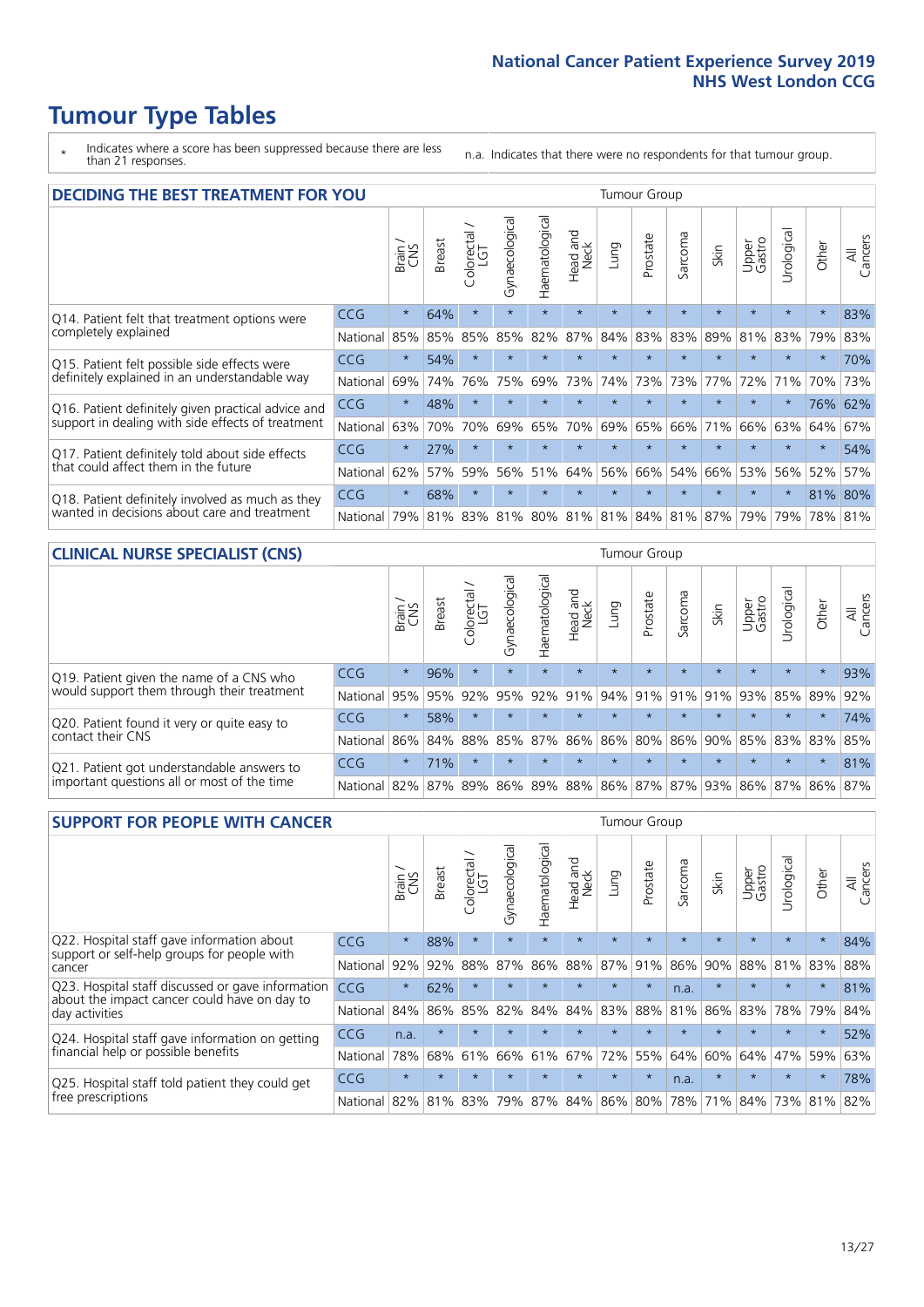# **Tumour Type Tables**

- \* Indicates where a score has been suppressed because there are less than 21 responses.
- n.a. Indicates that there were no respondents for that tumour group.

| <b>OPERATIONS</b>                                |            |               |               |            |                |                |                  |         | Tumour Group        |         |         |                 |                                 |         |                |
|--------------------------------------------------|------------|---------------|---------------|------------|----------------|----------------|------------------|---------|---------------------|---------|---------|-----------------|---------------------------------|---------|----------------|
|                                                  |            | Brain.<br>CNS | <b>Breast</b> | Colorectal | Gynaecological | Haematological | Head and<br>Neck | Lung    | Prostate            | Sarcoma | Skin    | Upper<br>Gastro | Irological                      | Other   | All<br>Cancers |
| Q27. Beforehand, patient had all the information | CCG        | $\star$       | $\star$       | $\star$    | $\star$        | n.a.           | $\star$          | $\star$ | $\star$             | $\star$ | $\star$ | $\star$         | $\star$                         | $\star$ | 96%            |
| needed about the operation                       | National   | 96%           |               | 97% 96%    | 96%            | 94%            |                  |         | 96% 95% 97% 95% 96% |         |         |                 | 96% 95% 95%                     |         | 96%            |
| Q28. Afterwards, staff completely explained how  | <b>CCG</b> | $\star$       | $\star$       | $\star$    | $\star$        | n.a.           | $\star$          | $\star$ | $\star$             | $\star$ | $\star$ | $\star$         | $\star$                         | $\star$ | 71%            |
| operation had gone in understandable way         | National   | 76%           |               | 79% 83%    | 79%            |                | 78% 79%          |         |                     |         |         |                 | 79% 78% 80% 82% 79% 76% 77% 79% |         |                |

#### **HOSPITAL CARE AS AN INPATIENT** Tumour Group

|                                                                                                  |              | Brain   | <b>Breast</b> | Colorectal /<br>LGT | Gynaecological | Haematological      | Head and<br>Neck | Lung    | Prostate | Sarcoma | Skin    | Upper<br>Gastro | Urological | Other   | Cancers<br>$\equiv$ |
|--------------------------------------------------------------------------------------------------|--------------|---------|---------------|---------------------|----------------|---------------------|------------------|---------|----------|---------|---------|-----------------|------------|---------|---------------------|
| Q30. Hospital staff didn't talk in front of patient                                              | CCG          | $\star$ | $\star$       | $\star$             | $\star$        | $\star$             | $\star$          | $\star$ | $\star$  | $\star$ | $\star$ | $\star$         | $\star$    | $\star$ | 74%                 |
| as if patient wasn't there                                                                       | National     | 81%     | 86%           | 81%                 | 83%            | 84%                 | 83%              | 81%     | 88%      | 86%     | 86%     | 81%             | 83%        | 82%     | 84%                 |
| 031. Patient had confidence and trust in all                                                     | CCG          | $\star$ | $\star$       | $\star$             | $\star$        | $\star$             | $\star$          | $\star$ | $\star$  | $\star$ | $\star$ | $\star$         | $\star$    | $\star$ | 84%                 |
| doctors treating them                                                                            | National     | 82%     | 83%           | 85%                 | 83%            | 82%                 | 87%              | 83%     | 89%      | 86%     | 85%     | 81%             | 85%        | 80%     | 84%                 |
| Q32. Patient's family or someone close definitely                                                | CCG          | $\star$ | $\star$       | $\star$             | $\star$        | $\star$             | $\star$          | $\star$ | $\star$  | $\star$ | $\star$ | $\star$         | $\star$    | $\star$ | 75%                 |
| felt able to talk to a doctor                                                                    | National     | 67%     | 72%           | 73%                 | 72%            | 74%                 | 75%              | 74%     | 72%      | 71%     | 74%     | 73%             | 71%        | 69%     | 72%                 |
| Q33. Patient had confidence and trust in all the                                                 | CCG          | $\star$ | $\star$       | $\star$             | $\star$        | $\star$             | $\star$          | $\star$ | $\star$  | $\star$ | $\star$ | $\star$         | $\star$    | $\star$ | 73%                 |
| ward nurses treating them                                                                        | National 72% |         | 73%           | 72%                 | 71%            | 77%                 | 75%              | 77%     | 79%      | 74%     | 75%     | 73%             | 77%        | 69%     | 74%                 |
| Q34. Patient thought there were always or nearly                                                 | CCG          | $\star$ | $\star$       | $\star$             | $\star$        | $\star$             | $\star$          | $\star$ | $\star$  | $\star$ | $\star$ |                 | $\star$    | $\star$ | 72%                 |
| always enough nurses on duty to care for them                                                    | National     | 68%     | 64%           | 62%                 | 63%            | 63%                 | 65%              | 68%     | 72%      | 65%     | 70%     | 65%             | 66%        | 60%     | 64%                 |
| Q35. All hospital staff asked patient what name                                                  | CCG          | $\star$ | $\star$       | $\star$             | $\star$        | $\star$             | $\star$          | $\star$ | $\star$  | $\star$ | $\star$ | $\star$         | $\star$    | $\star$ | 54%                 |
| they prefer to be called by                                                                      | National     | 68%     | 62%           | 74%                 | 65%            | 72%                 | 71%              | 76%     | 72%      | 74%     | 70%     | 78%             | 76%        | 69%     | 71%                 |
| Q36. Patient always given enough privacy when                                                    | CCG          | $\star$ | $\star$       | $\star$             | $\star$        | $\star$             | $\star$          | $\star$ | $\star$  | $\star$ | $\star$ | $\star$         | $\star$    | $\star$ | 81%                 |
| discussing condition or treatment                                                                | National     | 78%     | 84%           | 85%                 | 81%            | 86%                 | 87%              | 84%     | 88%      | 84%     | 84%     | 84%             | 85%        | 82%     | 85%                 |
| Q37. Patient definitely found hospital staff to                                                  | CCG          | $\star$ | $\star$       | $\star$             | $\star$        | $\star$             | $\star$          | $\star$ | $\star$  | $\star$ | $\star$ | $\star$         | $\star$    | $\star$ | 52%                 |
| discuss worries or fears during their inpatient visit                                            | National     | 45%     | 51%           |                     | 55% 51%        | 56%                 | 52%              | 49%     | 53%      | 54%     |         | 51% 53%         | 49%        | 46%     | 52%                 |
| Q38. Hospital staff definitely did everything they                                               | CCG          | $\star$ | $\star$       | $\star$             | $\star$        | $\star$             | $\star$          | $\star$ | $\star$  | $\star$ | n.a.    | $\star$         | $\star$    | $\star$ | 79%                 |
| could to help control pain                                                                       | National     | 85%     | 83%           | 84%                 | 82%            | 82%                 | 80%              | 84%     | 85%      | 83%     | 85%     | 82%             | 81%        | 82%     | 83%                 |
| Q39. Patient always felt they were treated with                                                  | CCG          | $\star$ | $\star$       | $\star$             | $\star$        | $\star$             | $\star$          | $\star$ | $\star$  | $\star$ | $\star$ | $\star$         | $\star$    | $\star$ | 89%                 |
| respect and dignity while in hospital                                                            | National     | 85%     | 87%           | 87%                 | 85%            | 89%                 | 87%              | 88%     | 91%      | 89%     | 89%     | 88%             | 90%        | 86%     | 88%                 |
| Q40. Patient given clear written information<br>about what should or should not do after leaving | CCG          | $\star$ | $\star$       | $\star$             | $\star$        | $\star$             | $\star$          | $\star$ | $\star$  | n.a.    | $\star$ | $\star$         | $\star$    | $\star$ | 74%                 |
| hospital                                                                                         | National 80% |         | 89%           | 86%                 | 86%            | 83%                 | 87%              | 82%     | 91%      | 85%     | 90%     | 82%             | 87%        | 83%     | 86%                 |
| Q41. Hospital staff told patient who to contact<br>if worried about condition or treatment after | CCG          | $\star$ | $\star$       | $\star$             | $\star$        | $\star$             | $\star$          | $\star$ | $\star$  | $\star$ | $\star$ | $\star$         | $\star$    | $\star$ | 93%                 |
| leaving hospital                                                                                 | National 94% |         | 95%           |                     |                | 95% 93% 96% 93% 92% |                  |         | 96%      | 94%     |         | 95% 92%         |            | 92% 93% | 94%                 |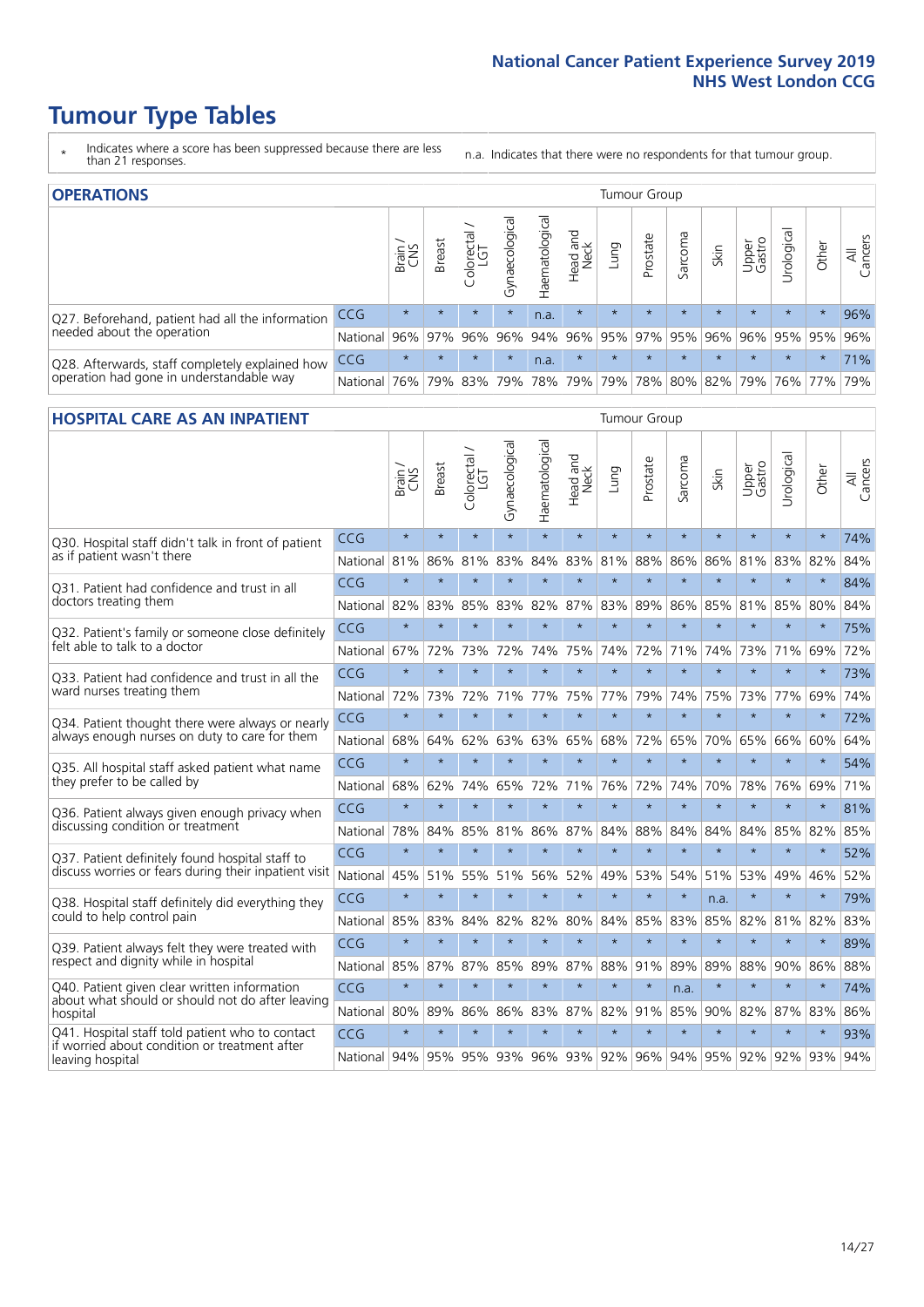# **Tumour Type Tables**

- \* Indicates where a score has been suppressed because there are less than 21 responses.
- n.a. Indicates that there were no respondents for that tumour group.

| <b>HOSPITAL CARE AS A DAY PATIENT / OUTPATIENT</b>                                                                    |            |         |               |                     |                |                |                         |         |          | <b>Tumour Group</b>      |         |                 |            |         |                |  |  |  |  |  |  |  |
|-----------------------------------------------------------------------------------------------------------------------|------------|---------|---------------|---------------------|----------------|----------------|-------------------------|---------|----------|--------------------------|---------|-----------------|------------|---------|----------------|--|--|--|--|--|--|--|
|                                                                                                                       |            | Brain   | <b>Breast</b> | Colorectal /<br>LGT | Gynaecological | Haematological | ead and<br>Neck<br>Head | Lung    | Prostate | arcoma<br>$\overline{C}$ | Skin    | Upper<br>Gastro | Urological | Other   | All<br>Cancers |  |  |  |  |  |  |  |
| Q43. Patient definitely found hospital staff to                                                                       | CCG        | $\star$ | 46%           | $\star$             | $\star$        | $\star$        | $\star$                 | $\star$ | $\star$  | $\star$                  | $\star$ | $\star$         | $\star$    | $\star$ | 71%            |  |  |  |  |  |  |  |
| discuss worries or fears during their outpatient or<br>day case visit                                                 | National   | 66%     | 68%           | 73%                 | 70%            | 73%            | 72%                     | 70%     | 74%      | 72%                      | 72%     | 71%             | 67%        | 68%     | 71%            |  |  |  |  |  |  |  |
| Q44. Cancer doctor had the right documents at<br>patient's last outpatient appointment                                | CCG        | $\star$ | 92%           | $\star$             | $\star$        |                | $\star$                 | $\star$ | $\star$  | $\star$                  |         | $\star$         | $\star$    | $\ast$  | 96%            |  |  |  |  |  |  |  |
|                                                                                                                       | National   | 94%     | 96%           | 96%                 | 96%            | 97%            | 96%                     | 96%     | 96%      | 96%                      | 96%     | 94%             | 96%        | 95%     | 96%            |  |  |  |  |  |  |  |
| Q46. Beforehand patient completely had                                                                                | <b>CCG</b> | $\star$ | $\star$       | $\star$             |                |                | $\star$                 | $\star$ | $\star$  | n.a.                     |         | $\star$         | n.a.       | $\star$ | 86%            |  |  |  |  |  |  |  |
| all information needed about radiotherapy<br>treatment                                                                | National   | 91%     | 88%           | 83%                 | 88%            | 84%            | 86%                     | 86%     | 88%      | 88%                      | 84%     | 86%             | 83%        | 84%     | 86%            |  |  |  |  |  |  |  |
| Q47. Patient completely given understandable<br>information about whether radiotherapy was                            | CCG        | $\star$ | $\star$       | $\star$             | $\star$        | $\star$        | $\star$                 | $\star$ | $\star$  | n.a.                     | $\star$ | $\star$         | n.a.       | $\star$ | 66%            |  |  |  |  |  |  |  |
| working                                                                                                               | National   | 56%     | 60%           | 57%                 | 61%            | 62%            | 63%                     | 59%     | 60%      | 67%                      | 57%     | 52%             | 59%        | 59%     | 60%            |  |  |  |  |  |  |  |
| Q49. Beforehand patient completely had all                                                                            | CCG        | $\star$ | $\star$       | $\star$             | $\star$        | $\star$        | n.a.                    | $\star$ | n.a.     | n.a.                     | $\star$ | $\star$         | $\star$    | $\ast$  | 85%            |  |  |  |  |  |  |  |
| information needed about chemotherapy<br>treatment                                                                    | National   | 80%     | 82%           | 86%                 | 87%            | 85%            | 79%                     | 84%     | 86%      | 86%                      | 90%     | 84%             | 85%        | 85%     | 84%            |  |  |  |  |  |  |  |
| Q50. Patient given enough information about<br>whether chemotherapy was working in a<br>completely understandable way | <b>CCG</b> | $\star$ | $\star$       | $\star$             |                | $\star$        | n.a.                    | $\star$ | n.a.     | n.a.                     | $\star$ |                 |            | $\star$ | 73%            |  |  |  |  |  |  |  |
|                                                                                                                       | National   | 54%     | 62%           | 64%                 | 68%            | 75%            |                         | 57% 67% | 66%      | 71%                      | 79%     | 61%             | 68%        | 69%     | 68%            |  |  |  |  |  |  |  |

#### **HOME CARE AND SUPPORT** Tumour Group

|                                                                                                                   |              | Brain   | Breast  | Colorectal<br>LGT | $\overline{\sigma}$<br>Gynaecologic | $\overline{\sigma}$<br>Haematologic | ad and<br>Neck<br>Head | Dung            | Prostate | Sarcoma | Skin    | Upper<br>Gastro | rological   | Other   | All<br>Cancers |
|-------------------------------------------------------------------------------------------------------------------|--------------|---------|---------|-------------------|-------------------------------------|-------------------------------------|------------------------|-----------------|----------|---------|---------|-----------------|-------------|---------|----------------|
| Q51. Hospital staff definitely gave family or<br>someone close all the information needed to<br>help care at home | <b>CCG</b>   | $\star$ | $\star$ | $\star$           | $\star$                             | $\star$                             | $\star$                | $\star$         | $\star$  | $\star$ | $\star$ | $\star$         | $\star$     | $\star$ | 60%            |
|                                                                                                                   | National     | 58%     | 58%     | 63%               | 57%                                 |                                     |                        | 62% 67% 59% 61% |          |         | 62% 65% |                 | 60% 59% 55% |         | 60%            |
| Q52. Patient definitely given enough support<br>from health or social services during treatment                   | <b>CCG</b>   | $\star$ |         |                   |                                     |                                     | $\star$                | $\star$         | $\star$  | n.a.    | $\star$ | $\star$         | $\star$     | $\star$ | 50%            |
|                                                                                                                   | National     | 42%     | 52%     | 60%               |                                     | 45% 51%                             | 59%                    | 50%             | 48%      |         | 53% 57% |                 | 54% 48% 51% |         | 52%            |
| Q53. Patient definitely given enough support<br>from health or social services after treatment                    | CCG          | $\star$ | $\star$ | $\star$           | $\star$                             |                                     | $\star$                | $\star$         | $\star$  | $\star$ | $\star$ | n.a.            | $\star$     | $\star$ | 38%            |
|                                                                                                                   | National 39% |         | 41% 53% |                   | 39%                                 |                                     | 43% 56%                | 40%             | 46%      |         | 48% 59% |                 | 47%  44%    | 44%     | 45%            |

| <b>CARE FROM YOUR GENERAL PRACTICE</b>                                                                     |              |              |               |                        |                    |                                     |                  |            | Tumour Group |         |                                                     |                 |                |         |                |  |  |  |  |  |  |
|------------------------------------------------------------------------------------------------------------|--------------|--------------|---------------|------------------------|--------------------|-------------------------------------|------------------|------------|--------------|---------|-----------------------------------------------------|-----------------|----------------|---------|----------------|--|--|--|--|--|--|
|                                                                                                            |              | Brain<br>CNS | <b>Breast</b> | ー<br>Colorectal<br>LGT | ᠊ᢐ<br>Gynaecologic | $\overline{\sigma}$<br>Haematologic | Head and<br>Neck | <b>Dun</b> | Prostate     | Sarcoma | Skin                                                | Upper<br>Gastro | Φ<br>Urologica | Other   | All<br>Cancers |  |  |  |  |  |  |
| Q54. GP given enough information about<br>patient's condition and treatment                                | <b>CCG</b>   | $\star$      | 91%           | $\star$                | $\star$            | $\star$                             | $\star$          | $\star$    | $\star$      | n.a.    | $\star$                                             | $\star$         | $\star$        | $\star$ | 92%            |  |  |  |  |  |  |
|                                                                                                            | National 91% |              |               | 96% 95%                | 95%                |                                     | 96% 94% 94% 96%  |            |              |         | 94% 96%                                             | 93% 95% 94%     |                |         | 95%            |  |  |  |  |  |  |
| Q55. General practice staff definitely did<br>everything they could to support patient during<br>treatment | <b>CCG</b>   | $\star$      | $\star$       | $\star$                | $\star$            | $\star$                             | $\star$          | $\star$    | $\star$      | n.a.    |                                                     | $\star$         | $\star$        | $\star$ | 64%            |  |  |  |  |  |  |
|                                                                                                            | National 55% |              |               | 58% 59%                | 56%                |                                     |                  |            |              |         | 56%   59%   56%   64%   56%   65%   59%   59%   55% |                 |                |         | 58%            |  |  |  |  |  |  |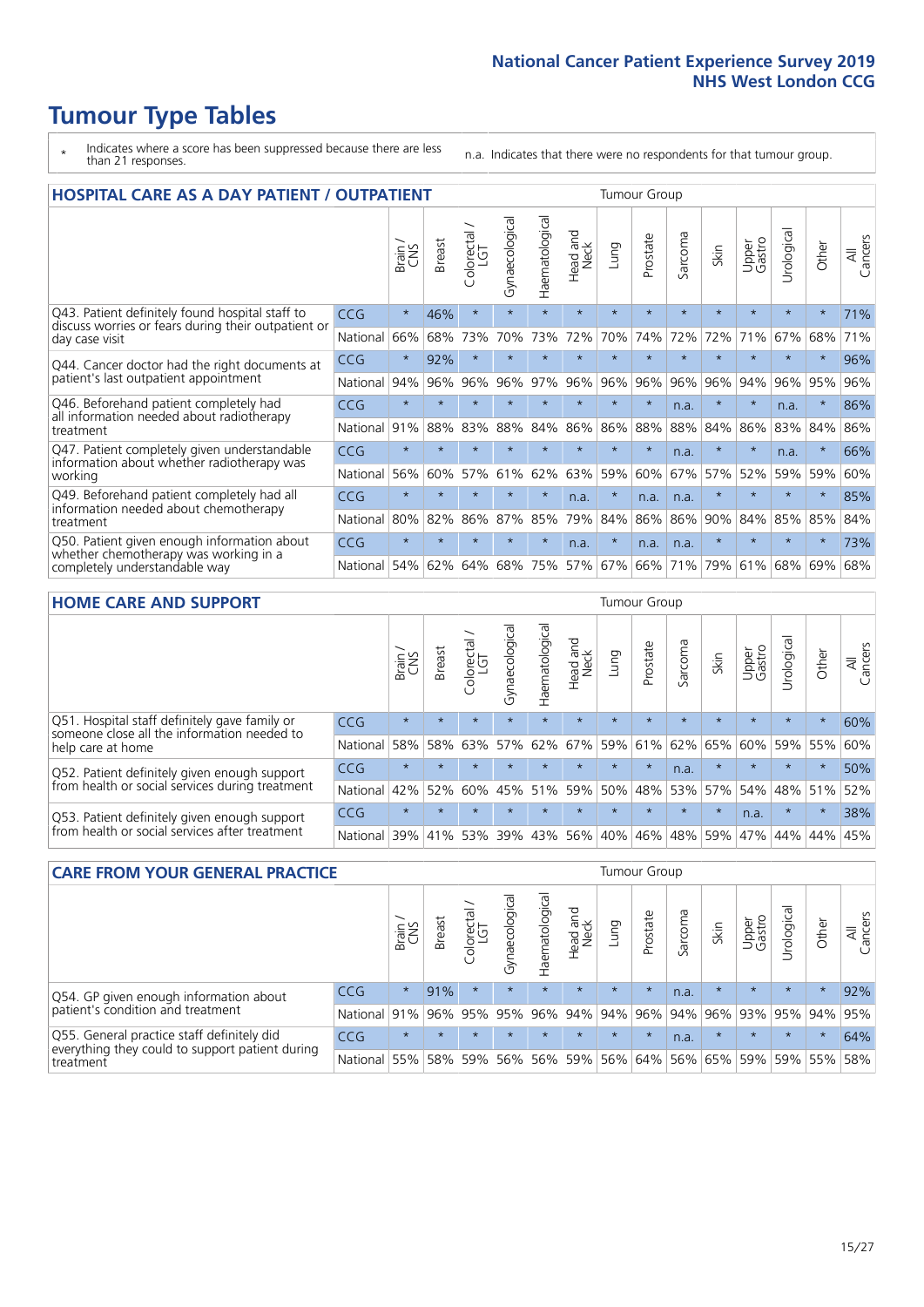# **Tumour Type Tables**

- \* Indicates where a score has been suppressed because there are less than 21 responses.
- n.a. Indicates that there were no respondents for that tumour group.

#### **YOUR OVERALL NHS CARE** THE CONSTRUCTION OF THE THROUP GROUP TUMOUR GROUP

| I YUN YENAEL NI IYOANE                                                                                   |            |         |               |                            |                |                | iamoar oroap            |         |          |              |         |                 |                |          |                |  |  |  |  |  |  |
|----------------------------------------------------------------------------------------------------------|------------|---------|---------------|----------------------------|----------------|----------------|-------------------------|---------|----------|--------------|---------|-----------------|----------------|----------|----------------|--|--|--|--|--|--|
|                                                                                                          |            | Brain   | <b>Breast</b> | ∽<br>olorectal<br>LGT<br>Ū | Gynaecological | Haematological | aad and<br>Neck<br>Head | Fung    | Prostate | arcoma<br>ιň | Skin    | Upper<br>Gastro | ෆී<br>Urologic | Other    | All<br>Cancers |  |  |  |  |  |  |
| Q56. Different people treating and caring for<br>patient always work well together to give best          | <b>CCG</b> | $\star$ | 50%           | $\star$                    | $\star$        | $\star$        | $\star$                 | $\star$ | $\star$  | $\star$      | $\star$ | $\star$         | $\star$        | $\star$  | 69%            |  |  |  |  |  |  |
| possible care                                                                                            | National   | 60%     | 73%           | 73%                        | 69%            | 75%            | 73%                     | 73%     | 75%      | 70%          | 79%     | 69%             | 74%            | 68%      | 73%            |  |  |  |  |  |  |
| Q57. Patient given a care plan                                                                           | <b>CCG</b> | $\star$ | $\star$       | $\star$                    | $\star$        |                | $\star$                 | $\star$ | $\star$  | $\star$      | $\star$ | $\star$         |                | $\star$  | 36%            |  |  |  |  |  |  |
|                                                                                                          | National   | 36%     | 41%           | 40%                        | 34%            | 36%            | 39%                     | 36%     | 40%      | 34%          | 44%     | 36%             | 33%            | 31%      | 38%            |  |  |  |  |  |  |
| Q58. Overall the administration of care was good<br>or very good                                         | <b>CCG</b> | $\star$ | 85%           | $\star$                    |                |                |                         |         | $\star$  | $\star$      | $\star$ | $\star$         |                | 100% 87% |                |  |  |  |  |  |  |
|                                                                                                          | National   | 85%     | 90%           | 88%                        | 87%            | 91%            | 90%                     | 90%     | 88%      | 88%          | 90%     | 86%             | 85%            | 87% 89%  |                |  |  |  |  |  |  |
| Q59. Patient felt length of time for attending<br>clinics and appointments for cancer was about<br>right | <b>CCG</b> | $\star$ | 62%           | $\star$                    | $\star$        |                | $\star$                 | $\star$ | $\star$  | $\star$      | $\star$ | $\star$         | $\star$        | 95%      | 69%            |  |  |  |  |  |  |
|                                                                                                          | National   | 58%     | 68%           | 73%                        | 66%            | 66%            | 71%                     | 71%     | 76%      | 68%          | 73%     | 66%             | 75%            | 64%      | 69%            |  |  |  |  |  |  |
| Q60. Someone discussed with patient whether<br>they would like to take part in cancer research           | <b>CCG</b> | $\star$ | 36%           | $\star$                    | $\star$        |                | $\star$                 | $\star$ | $\star$  | $\star$      | $\star$ | $\star$         |                |          | 39%            |  |  |  |  |  |  |
|                                                                                                          | National   | 42%     | 30%           | 32%                        | 31%            | 33%            | 21%                     | 34%     | 31%      | 36%          | 20%     | 36%             | 21%            | 32%      | 30%            |  |  |  |  |  |  |
| Q61. Patient's average rating of care scored from<br>very poor to very good                              | <b>CCG</b> | $\star$ | 8.1           | $\star$                    | $\star$        | $\star$        | $\star$                 | $\star$ | $\star$  | $\star$      | $\star$ | $\star$         | $\star$        | 8.8      | 8.7            |  |  |  |  |  |  |
|                                                                                                          | National   | 8.6     | 8.9           | 8.8                        | 8.7            | 8.9            | 8.8                     | 8.8     | 8.8      | 8.8          | 8.9     | 8.7             | 8.7            | 8.7      | 8.8            |  |  |  |  |  |  |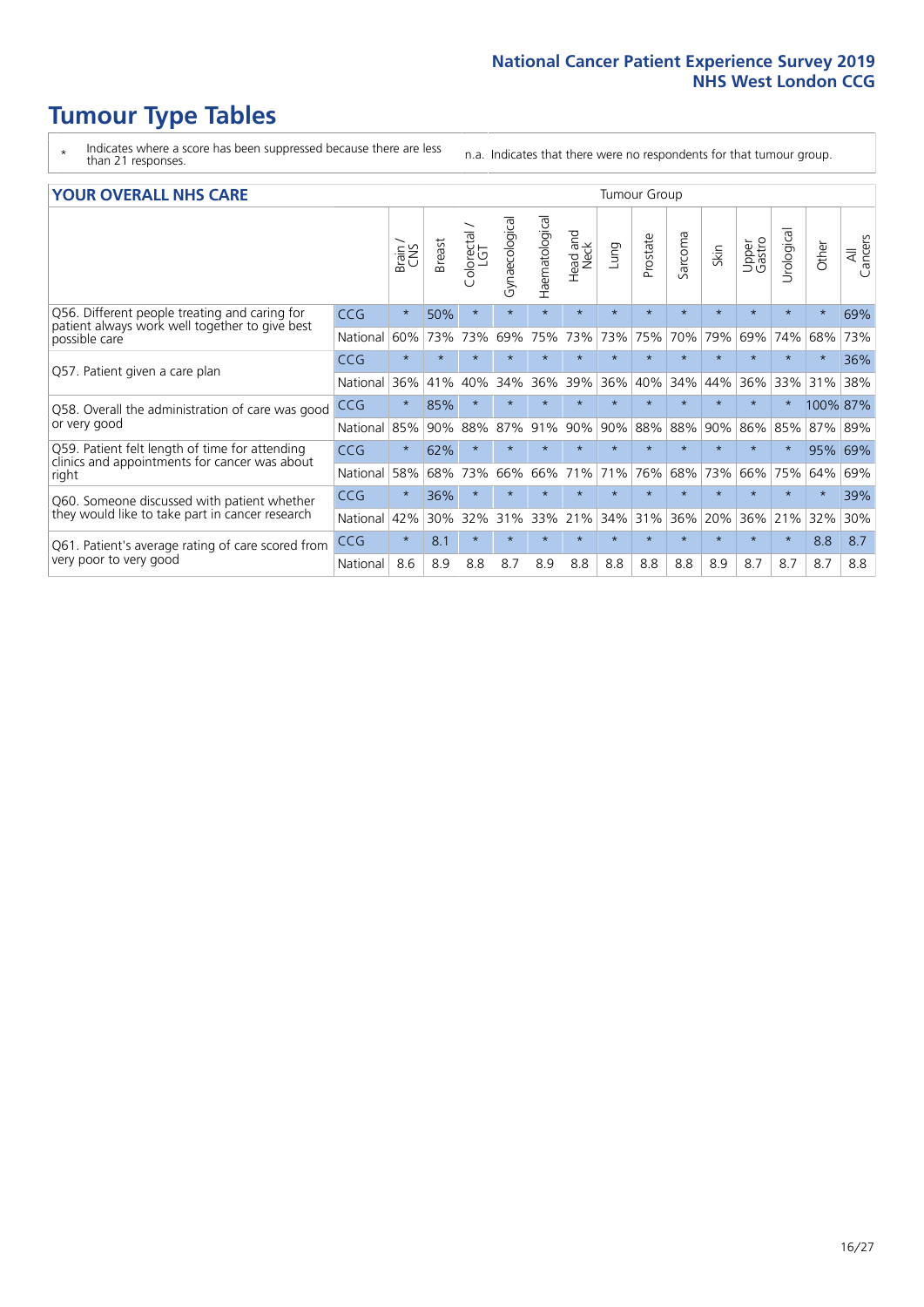### **Year on Year Charts**





#### **DIAGNOSTIC TESTS**





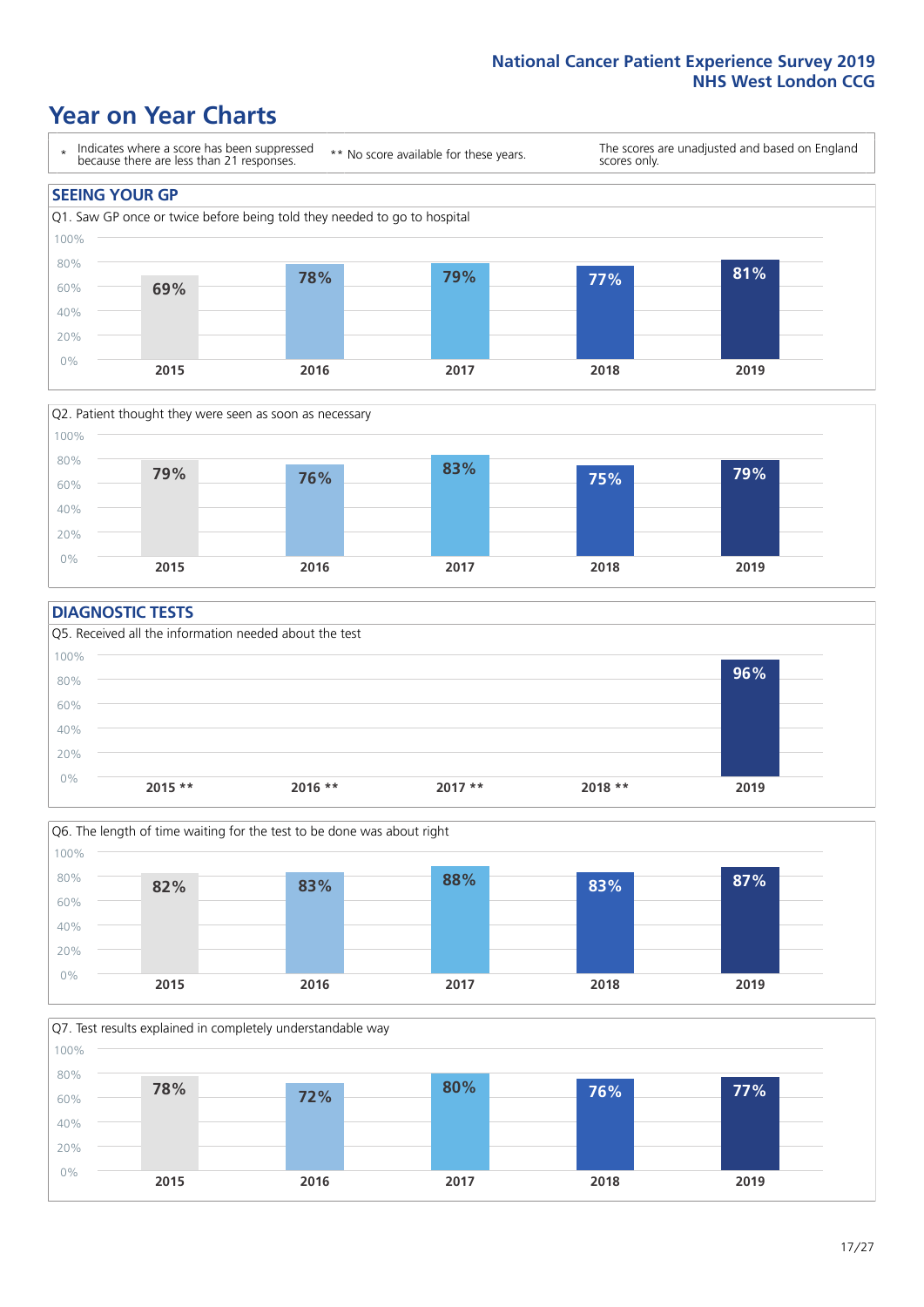### **Year on Year Charts**

\* Indicates where a score has been suppressed because there are less than 21 responses.

\*\* No score available for these years.

The scores are unadjusted and based on England scores only.

#### **FINDING OUT WHAT WAS WRONG WITH YOU** Q10. Patient told they could bring a family member or friend when first told they had cancer 0% 20% 40% 60% 80% 100% **2015 \*\* 2016 2017 2018 2019 72% 78% 72% 68%**







#### **DECIDING THE BEST TREATMENT FOR YOU** Q14. Patient felt that treatment options were completely explained 0% 20% 40% 60% 80% 100% **2015 2016 2017 2018 2019 85% 77% 81% 81% 83%**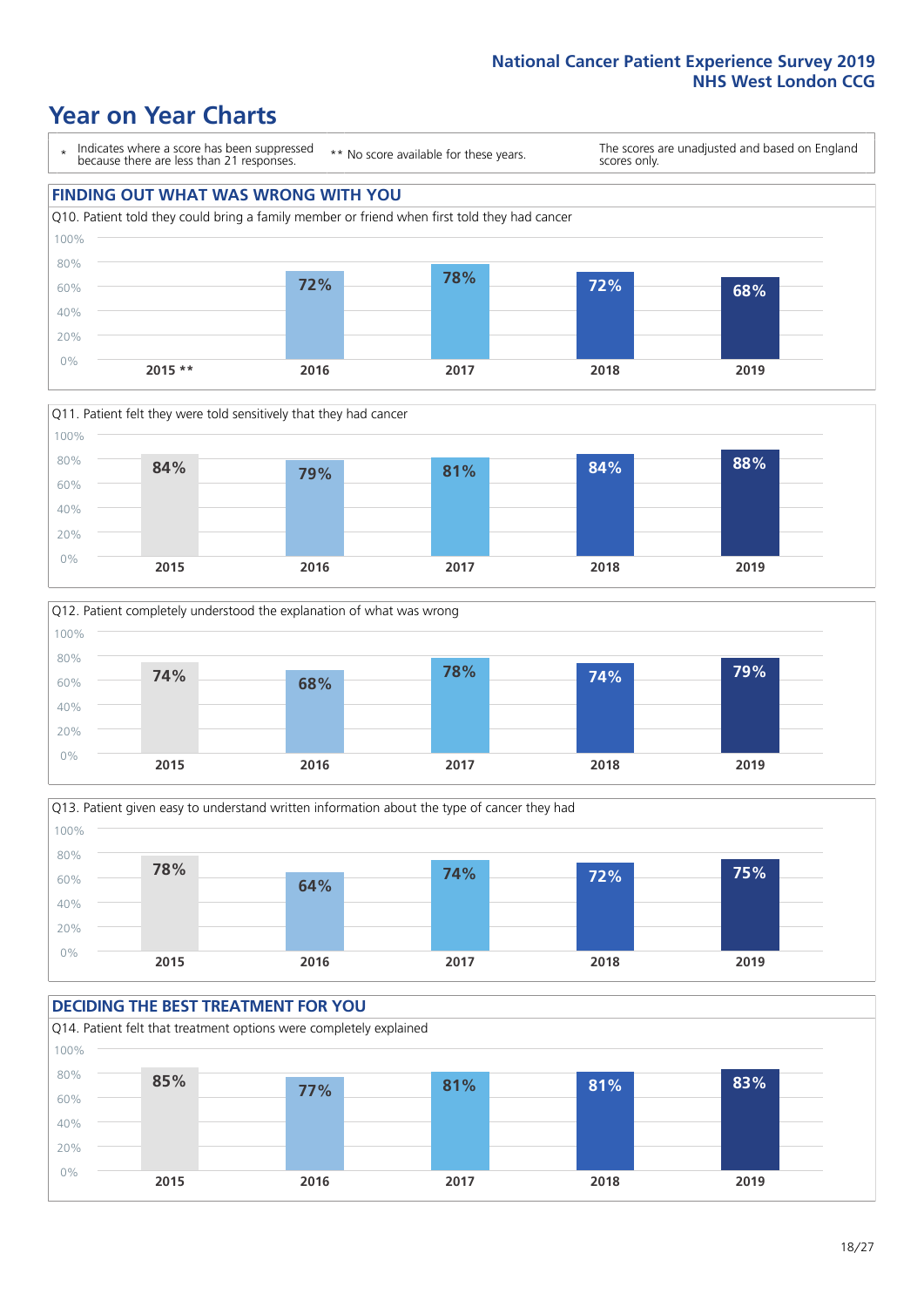### **Year on Year Charts**







Q18. Patient definitely involved as much as they wanted in decisions about care and treatment  $0%$ 20% 40% 60% 80% 100% **2015 \*\* 2016 \*\* 2017 \*\* 2018 \*\* 2019 80%**

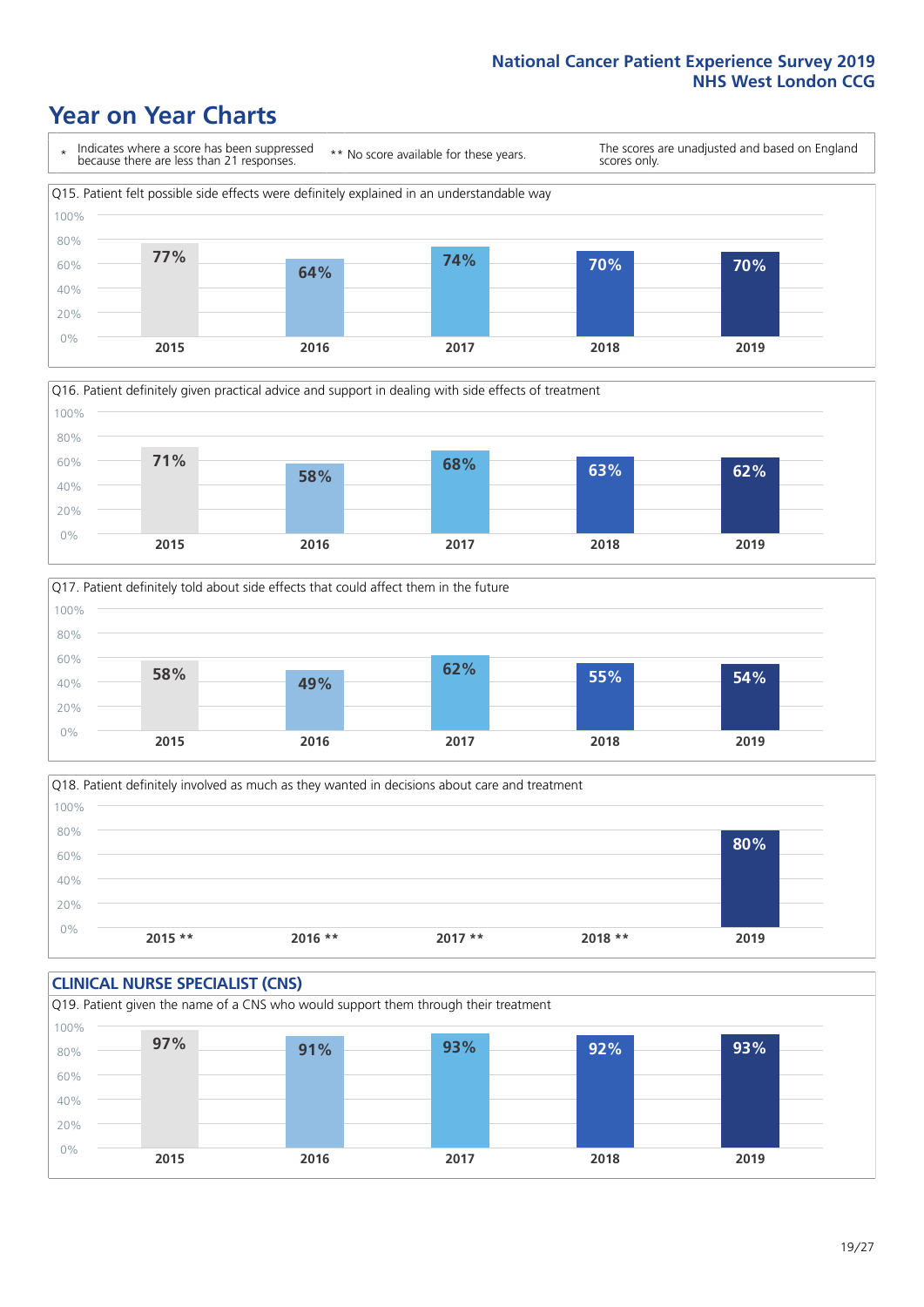### **Year on Year Charts**









**2015 2016 2017 2018 2019**

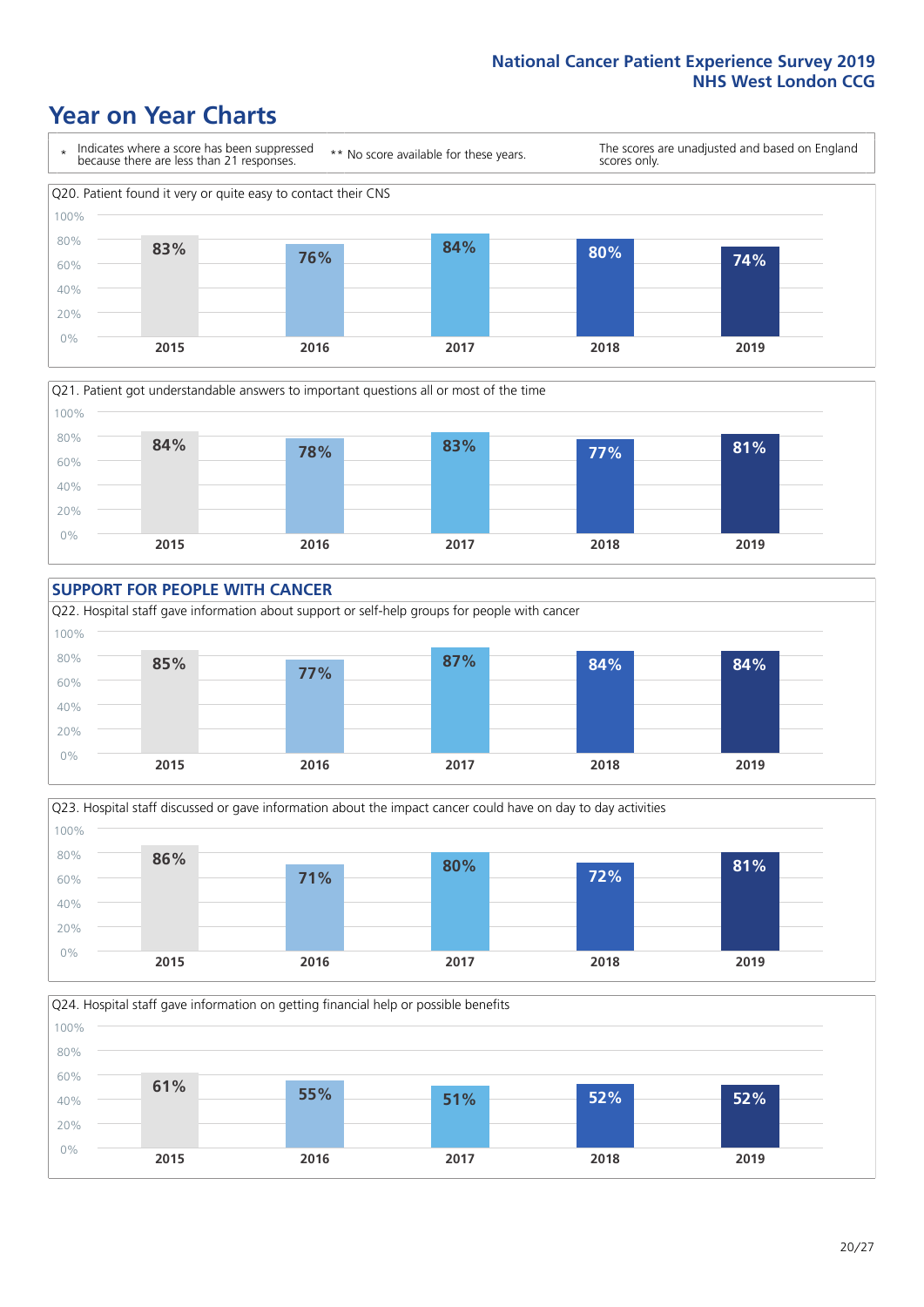### **Year on Year Charts**



#### **OPERATIONS**





#### **HOSPITAL CARE AS AN INPATIENT** Q30. Hospital staff didn't talk in front of patient as if patient wasn't there 0% 20% 40% 60% 80% 100% **2015 \*\* 2016 \*\* 2017 \*\* 2018 \*\* 2019 74%**

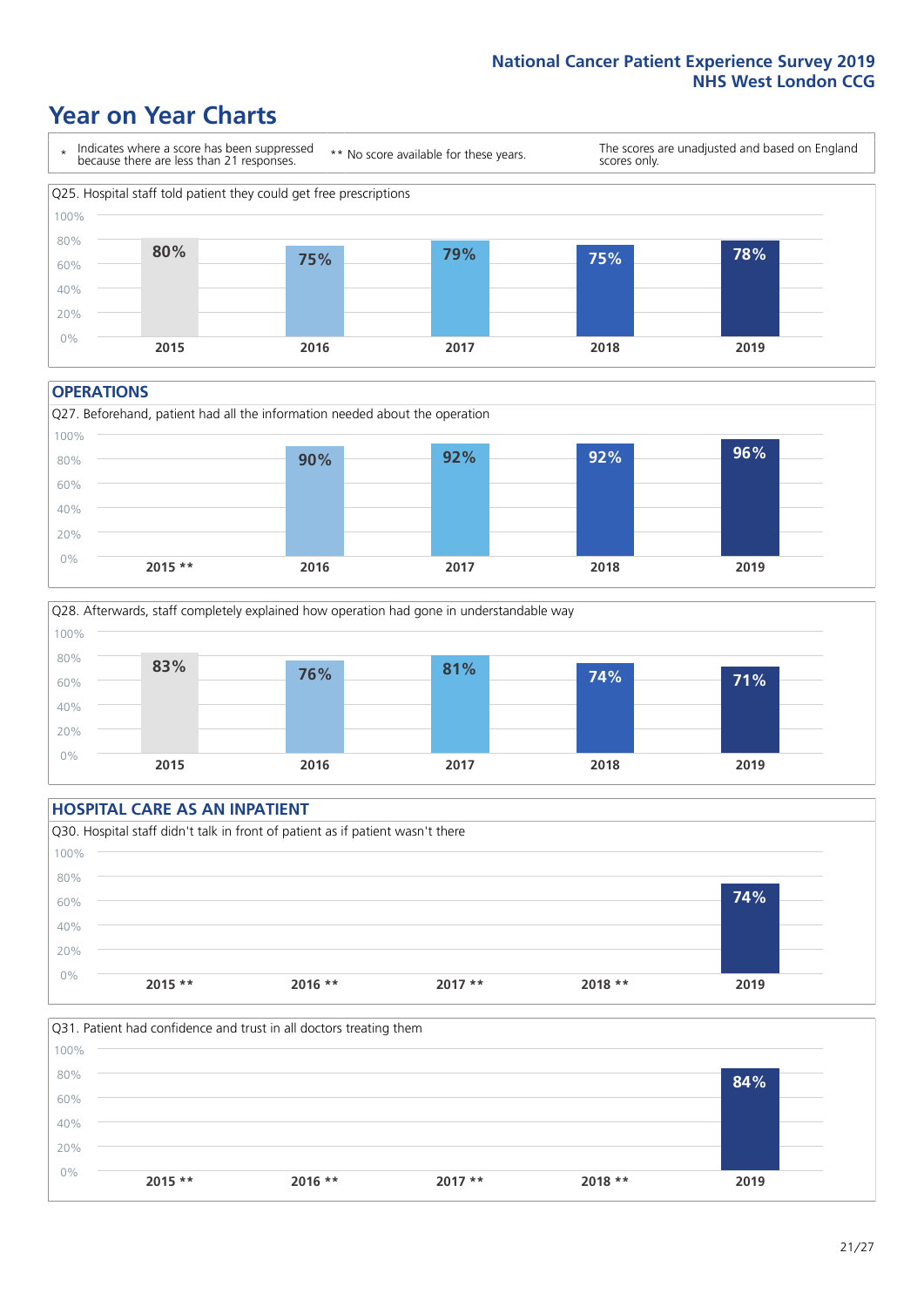### **Year on Year Charts**







Q35. All hospital staff asked patient what name they prefer to be called by  $0%$ 20% 40% 60% 80% 100% **2015 \*\* 2016 \*\* 2017 \*\* 2018 \*\* 2019 54%**

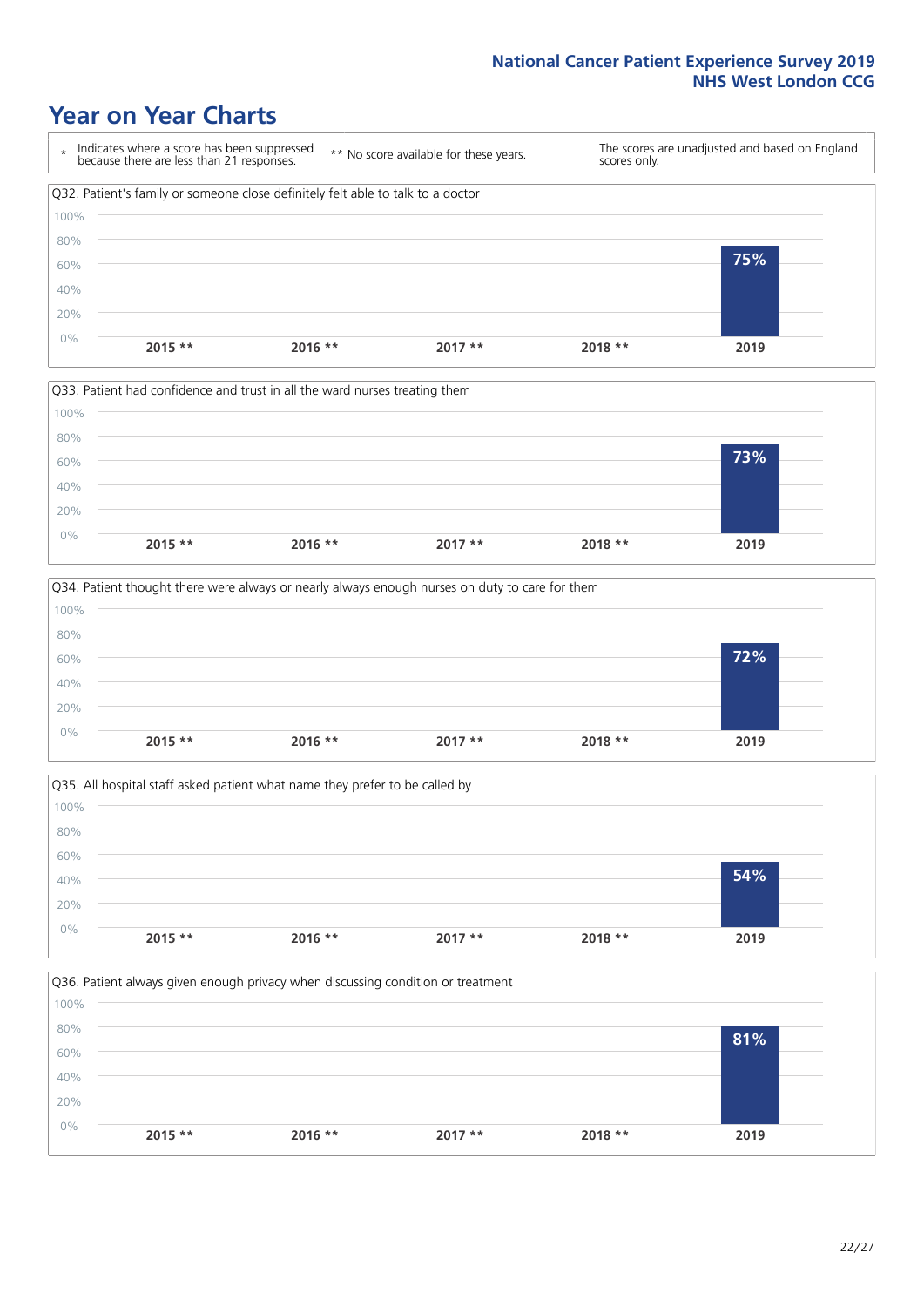### **Year on Year Charts**









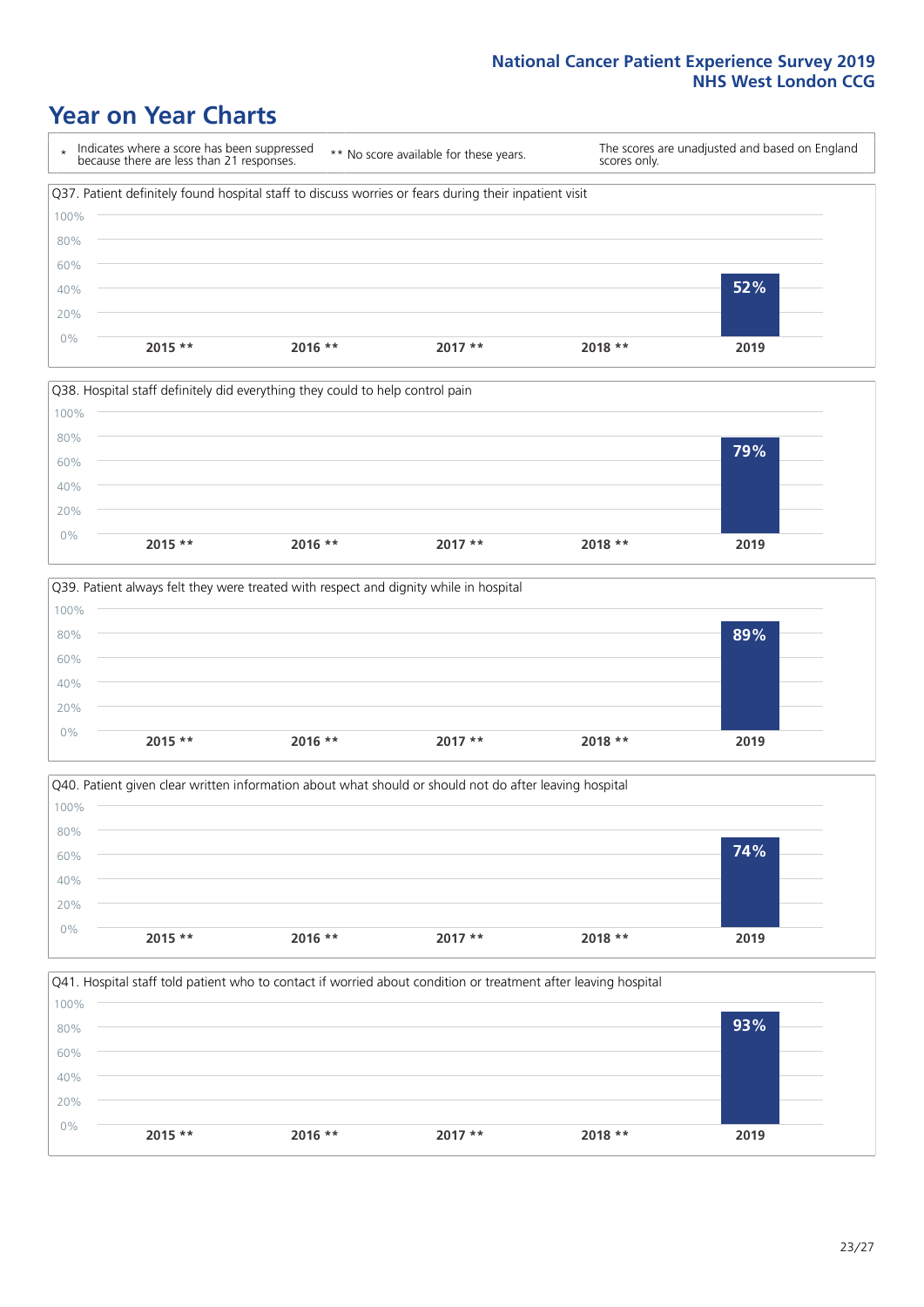### **Year on Year Charts**

\* Indicates where a score has been suppressed because there are less than 21 responses.

\*\* No score available for these years.

The scores are unadjusted and based on England scores only.

#### **HOSPITAL CARE AS A DAY PATIENT / OUTPATIENT**









Q49. Beforehand patient completely had all information needed about chemotherapy treatment

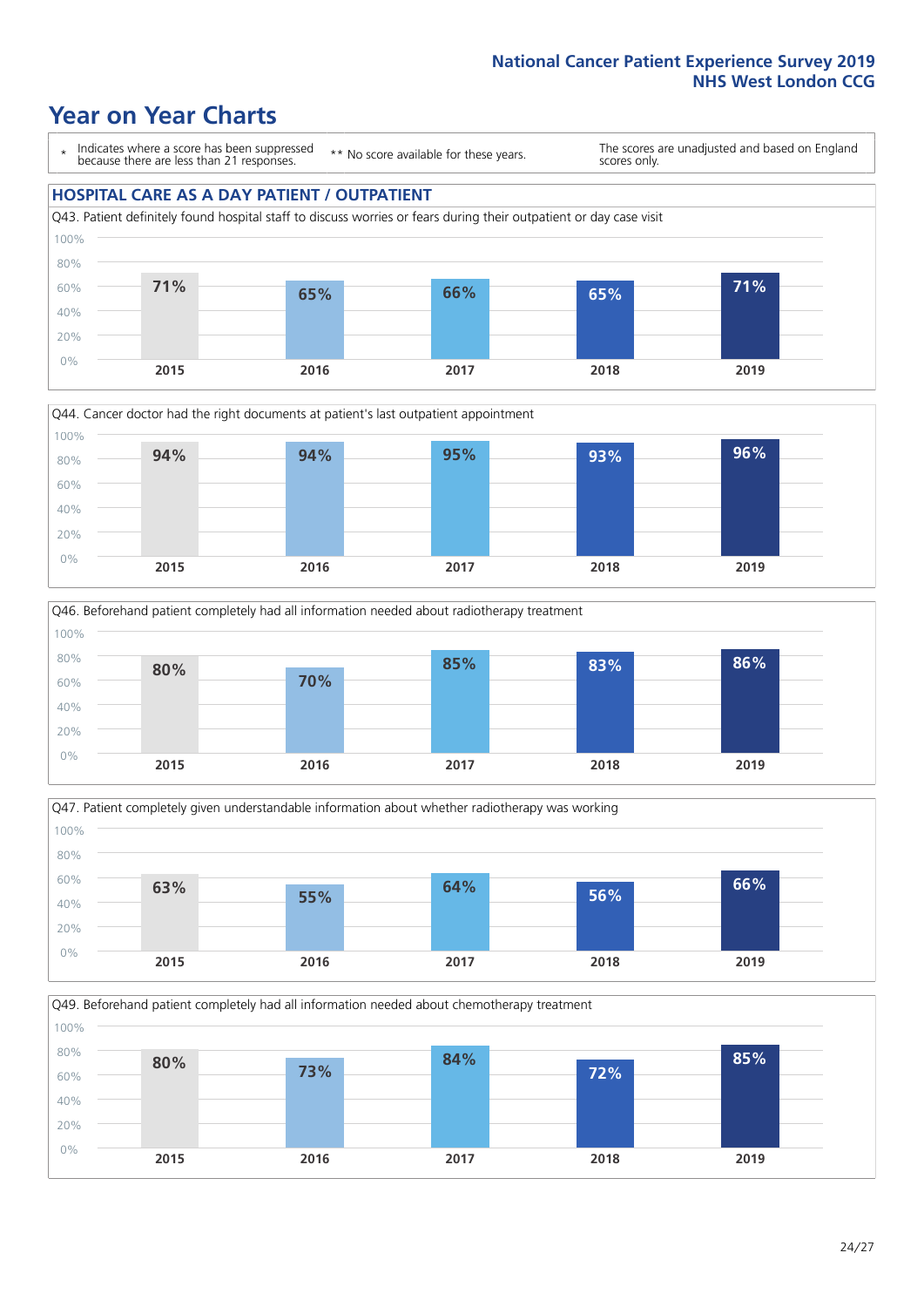### **Year on Year Charts**

\* Indicates where a score has been suppressed because there are less than 21 responses. \*\* No score available for these years. The scores are unadjusted and based on England scores only. Q50. Patient given enough information about whether chemotherapy was working in a completely understandable way 0% 20% 40% 60% 80% 100% **2015 2016 2017 2018 2019 73% 63% 77% 62% 73%**

#### **HOME CARE AND SUPPORT**







#### **CARE FROM YOUR GENERAL PRACTICE** Q54. GP given enough information about patient's condition and treatment 0% 20% 40% 60% 80% 100% **2015 2016 2017 2018 2019 94% 91% 91% 92% 92%**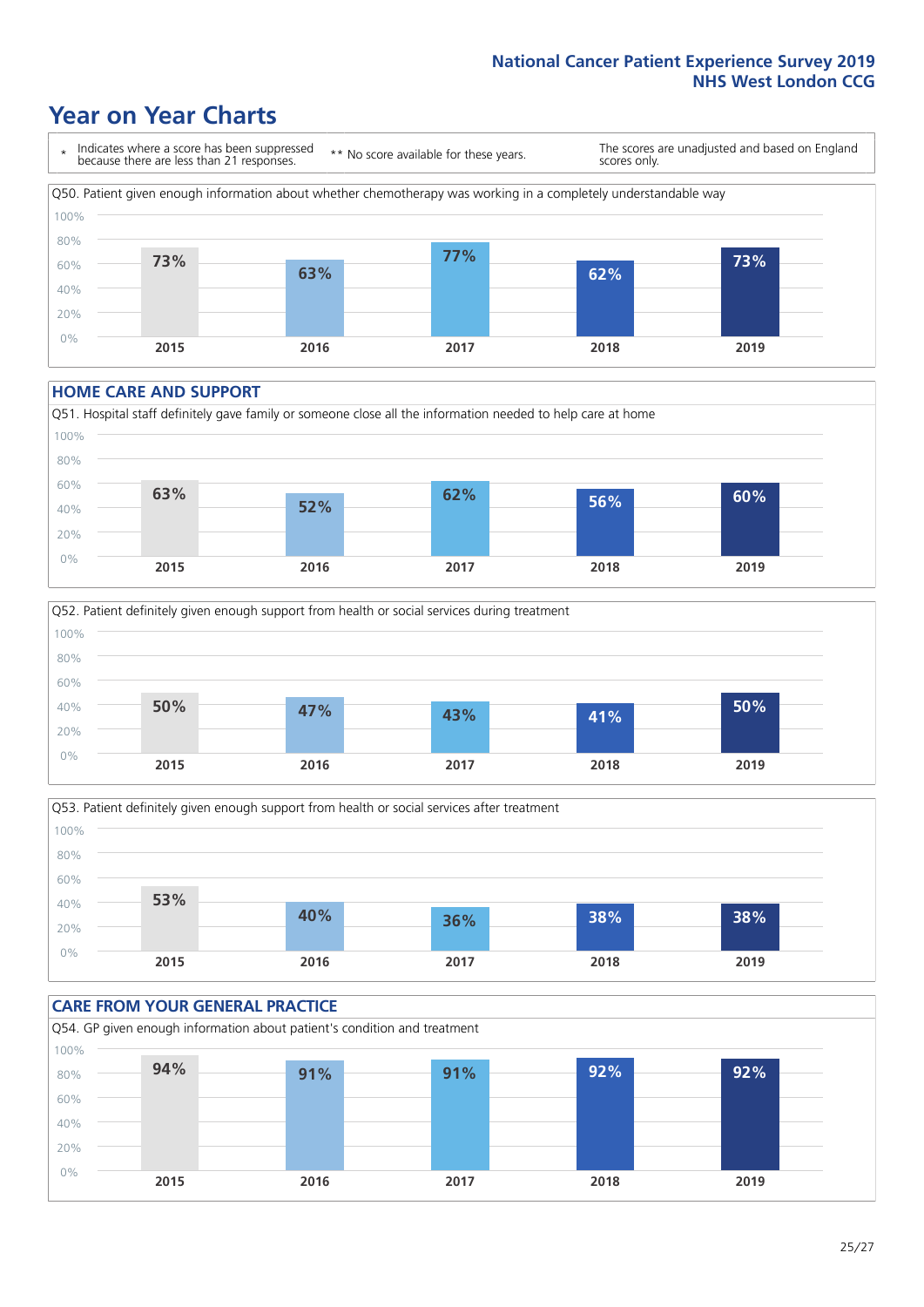### **Year on Year Charts**

\* Indicates where a score has been suppressed because there are less than 21 responses.

\*\* No score available for these years.

The scores are unadjusted and based on England scores only.



#### **YOUR OVERALL NHS CARE**







Q59. Patient felt length of time for attending clinics and appointments for cancer was about right